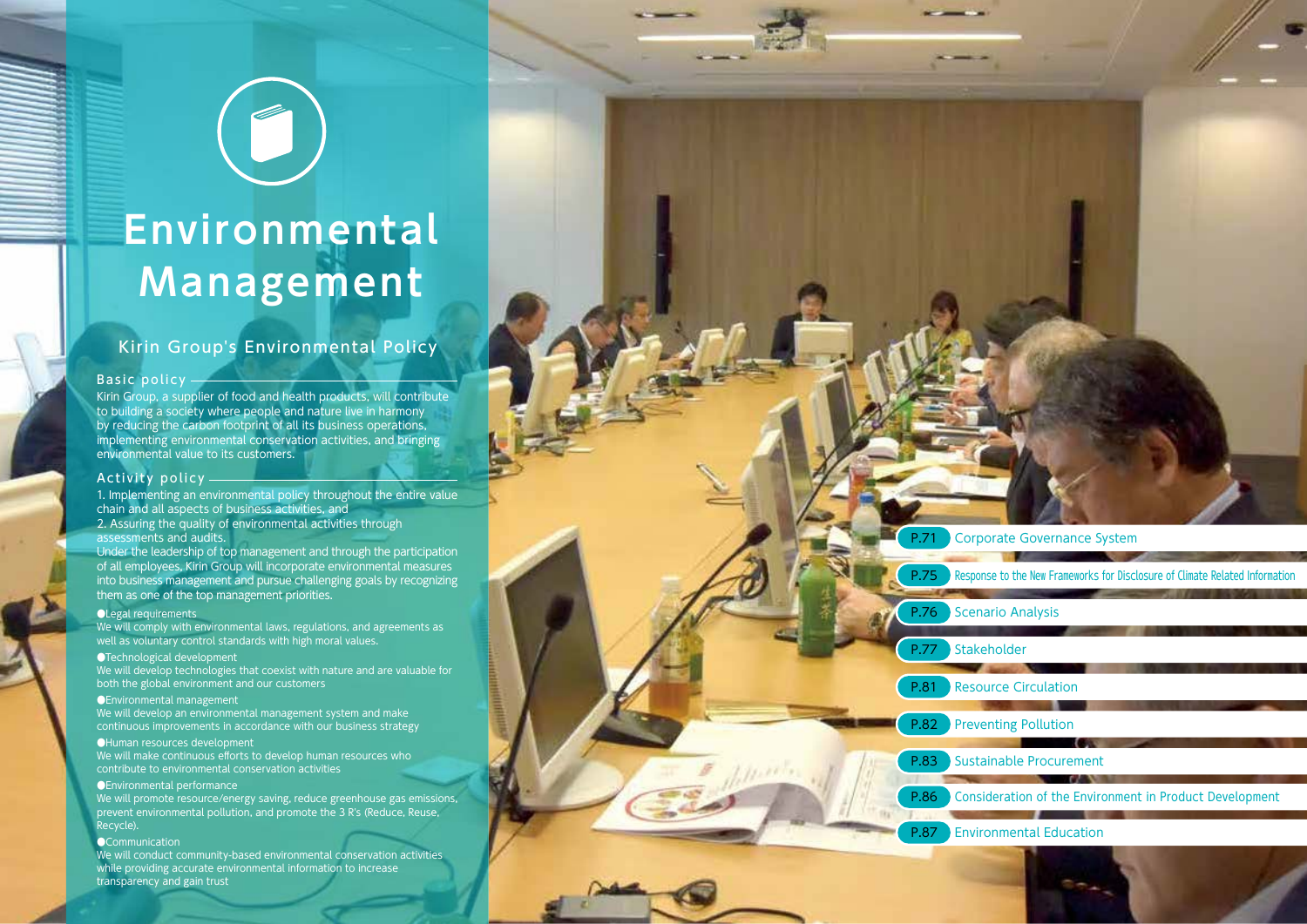# Corporate Governance System

# Basic view on corporate governance

In line with the Group's corporate philosophy and the "One Kirin" values that are shared across the Kirin Group, the Group believes that achieving the 2021 Vision outlined in its longterm management vision New KV2021 will lead to the Group's sustainable growth and to greater corporate value over the medium to long term. Accordingly, the Group will develop a corporate governance system that can e ectively and e ciently reach that goal.

The Kirin Group believes that cooperation with its stakeholders will be indispensable to putting its corporate philosophy into practice and turn the 2021 Vision into reality, and therefore the Group respects its stakeholders' respective viewpoints. We will promptly disclose information to shareholders and investors based on transparency, fairness and continuity, actively engage in constructive dialogue, and fulfill accountability in good faith.

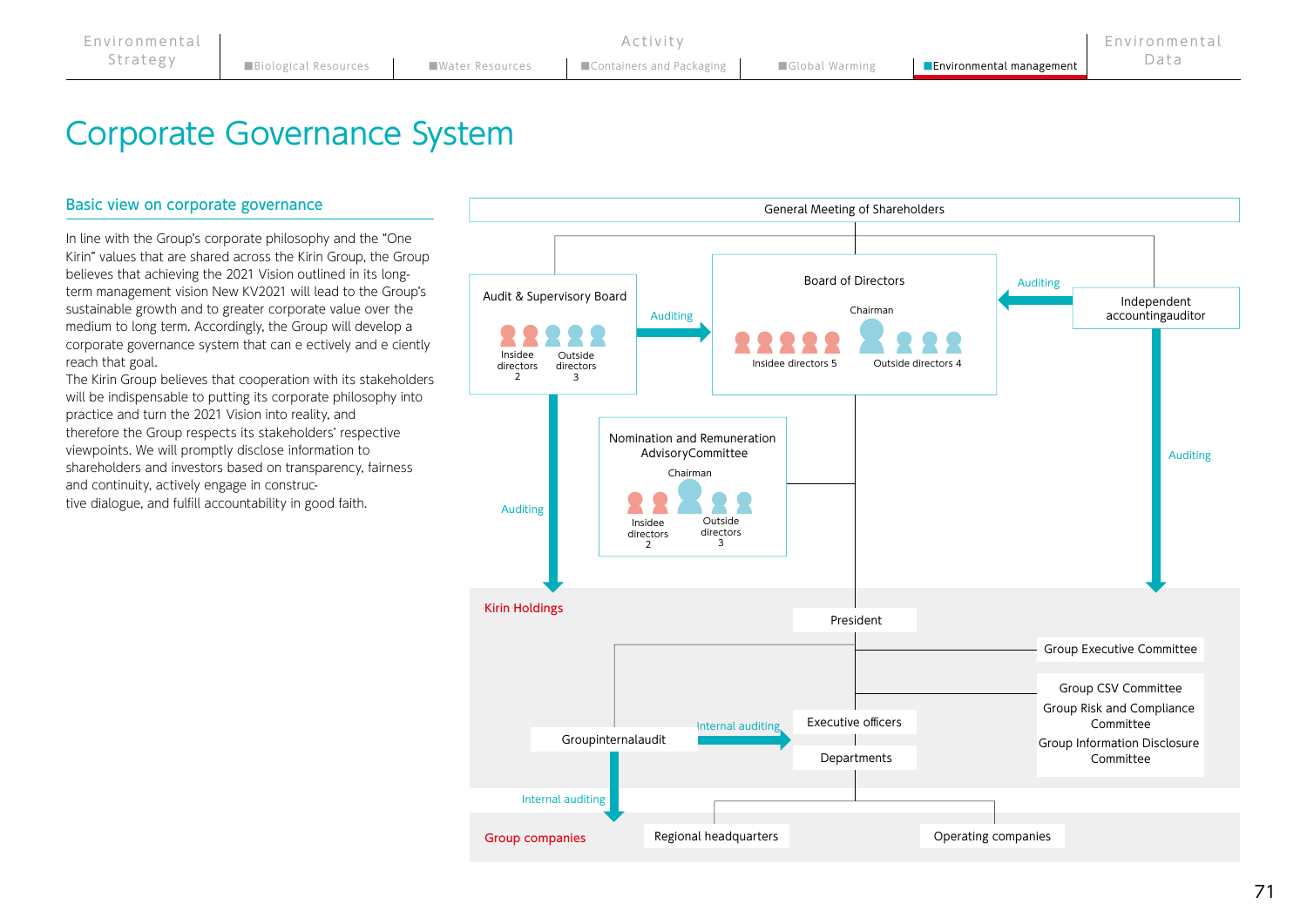## Promotion and Management System

#### Risk Management System

The Kirin Group defines risk as any uncertainties that would have a major impact on the achievement of management goals and the continuity of the company. A risk management system has been established to recognize risks accurately in light of new strategies and key changes in the external environment and to respond to them appropriately. The risk management process involves the extraction of highly material risks from two perspectives: the risk that business plans will not be achieved and risks that could develop into a crisis. In the process of developing the annual plans, each Group company selects its material risks according to its strategies and business environment analysis, based on the above perspectives, and prepares a risk statement and risk response plan. The management of environmental risk is also addressed within this risk management system.

Kirin Holdings oversees risk management for the Group as a whole. As well as checking the individual companies' material risks, it considers the impact on the Group in the event that a risk materializes and sets up the material risks for the Kirin Group.

### Major identified risks

■Risks related to business environment 1Laws, regulations, and tax systems 2 Fluctuations in foreign currency exchange rates and interest rates 3 Increases in raw material/energy prices, and logistics costs 4 Weather, climate change, natural disasters, and infectious diseases 5 Financing 6 Changes in the value of asset holdings 7 Changes in the trends of economic and market environments and pop-ulation movements 8 Overseas operations ■Risks related to business operations 1 Business and capitalalliances 2 Human resources 3 Product safety 4 Information leakage and information systems 5 Occurrence of litigation and fines

Group CSV Committee The individual companies implement a risk management cycle, which includes quarterly monitoring of the status of risk response plans and, where necessary, a review of their selected risks. The Group Risk and Compliance Committee also receives regular reports from the individual companies on their risk status and provides directions and support as necessary to strengthen and promote the Group's risk management.

The Kirin Group convenes its Group CSV Committee once a year as a general rule to encourage the proactive, selfdriven pursuit of CSV management by the individual Group companies. The Committee is chaired by the President of

Kirin Holdings, with the presidents of the major operating companies making up its membership. Together, they monitor the state of implementation of the CSV commitment. Where necessary, the matters decided in the Group CSV Committee are reported to and/or placed on the agenda of Kirin Holdings' Group Executive Committee and the Board of Directors and reflected in the strategies of the entire Group. The Committee Chairman also directs the various divisions of Kirin Holdings and the individual Group companies on ways to improve their pursuit of CSV as a means of raising the degree of implementation of the policies and strategies decided in the Committee.

The "environment" has been set as one of the Kirin Group's "key CSV issues" to be addressed as a priority. For details ▶P.13



System to promote CSV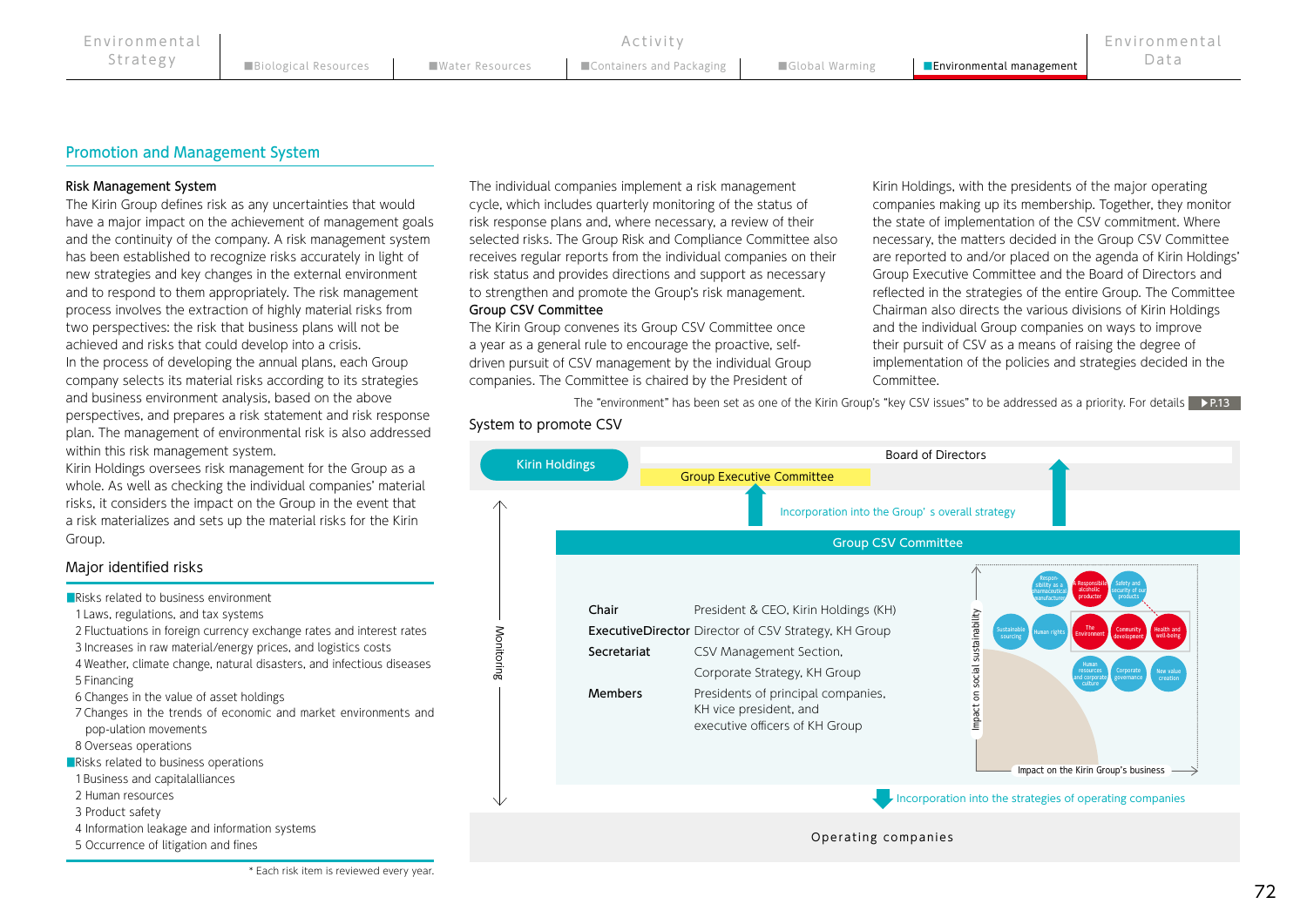Activity

# System for the Promotion of Environmental Management

The Kirin Group's environmental management is conducted as part of the CSV management system.

The Group CSV Committee discusses CSV policies and strategies, which are based on an understanding of the risks and opportunities for the Group as a whole over the medium to long term, and manages their progress. The Kirin Group Long-Term Environmental Vision was approved by the Kirin Holdings' Board of Directors in 2012 and announced publicly in 2013. Subsequently, in 2016, the "environment" was selected as one of the priority social issues for engagement in CSV as a core element of the Group's corporate management. The CSV Commitment was also established to convey what that the Group aims to achieve over the medium to long term in terms of social issues. In the establishment of the CSV Commitment, the Group CSV Committee held discussions in June 2016 to decide on the priority issues to be addressed, with reference to the SDGs. These priority issues were discussed again with the operating companies, relevant divisions, and other parties, before the Commitment was finalized.

#### Principle for Kirin Group's Global Environmental Management (KGEMP)



The executive officer with responsibility for CSV strategy (as of April 2018, this was Director of the Board, Senior Executive Officer of Kirin Company Limited and Senior Executive Officer of Kirin Holdings Company, Limited) fulfills the role of Group's general environmental manager for environmental issues overall, including climate change.

# Environmental Management System

The environmental management system requirements for Kirin Group operating companies are embodied in the Principle for Kirin Group Global Environmental Management (KGEMP). The KGEMP requires the appointment of a general environmental manager, who has responsibility and authority for environmental matters in each business. In addition to monitoring to ensure that the company and its constituent companies are conducting their environmental activities appropriately, the general environmental manager conducts management reviews, identifies issues for improvement, and gives the necessary directions to the relevant departments. In the event of an environmental crisis, the general environmental manager will have full authority to resolve the crisis. The KGEMP stipulates that each company comply with laws and regulations and other rules relevant to the business's environmental activities, and strive to reduce its environmental load as well as prevent pollution under its own environmental management system. Each company will also conduct internal environmental audits to ascertain the appropriateness and legal compliance of their systems and confirm how well targets are being met. The results of these audits will then lead into management reviews.

Under the KGEMP, each operating company has developed Each binder the REENT, each operating company has developed<br>Group company and operates its own environmental management system that suited to their respective regions. best suits the nature of its business, the region it operates in, and other characteristics, based on the international standard, ISO 14001 (see P. 102).

To realize their environmental policies, the Kirin Group Long-

Term Environmental Vision, the CSV Commitment and other goals, each company gathers the opinions of stakeholders in an appropriate manner, identifies and evaluates the risks and opportunities surrounding the business's environmental activities, and puts the required responses into place from medium and long-term perspectives.

# Environmental Management Structure



The management of environment-related processes is integrated with company management processes in a manner suited to the companies' respective regions. In Japan, environmental performance evaluation is incorporated into the implementation of the Kirin Group's own balance score card, known as KISMAP. KISMAP goals are incorporated into the goal-setting for each organization and individual, and the degree to which those goals are reached is reflected in the evaluated performances of the organizations and individuals.

In other regions' operating companies as well, environmental performance evaluation is reflected in the performance evaluations of each organization and individual in a manner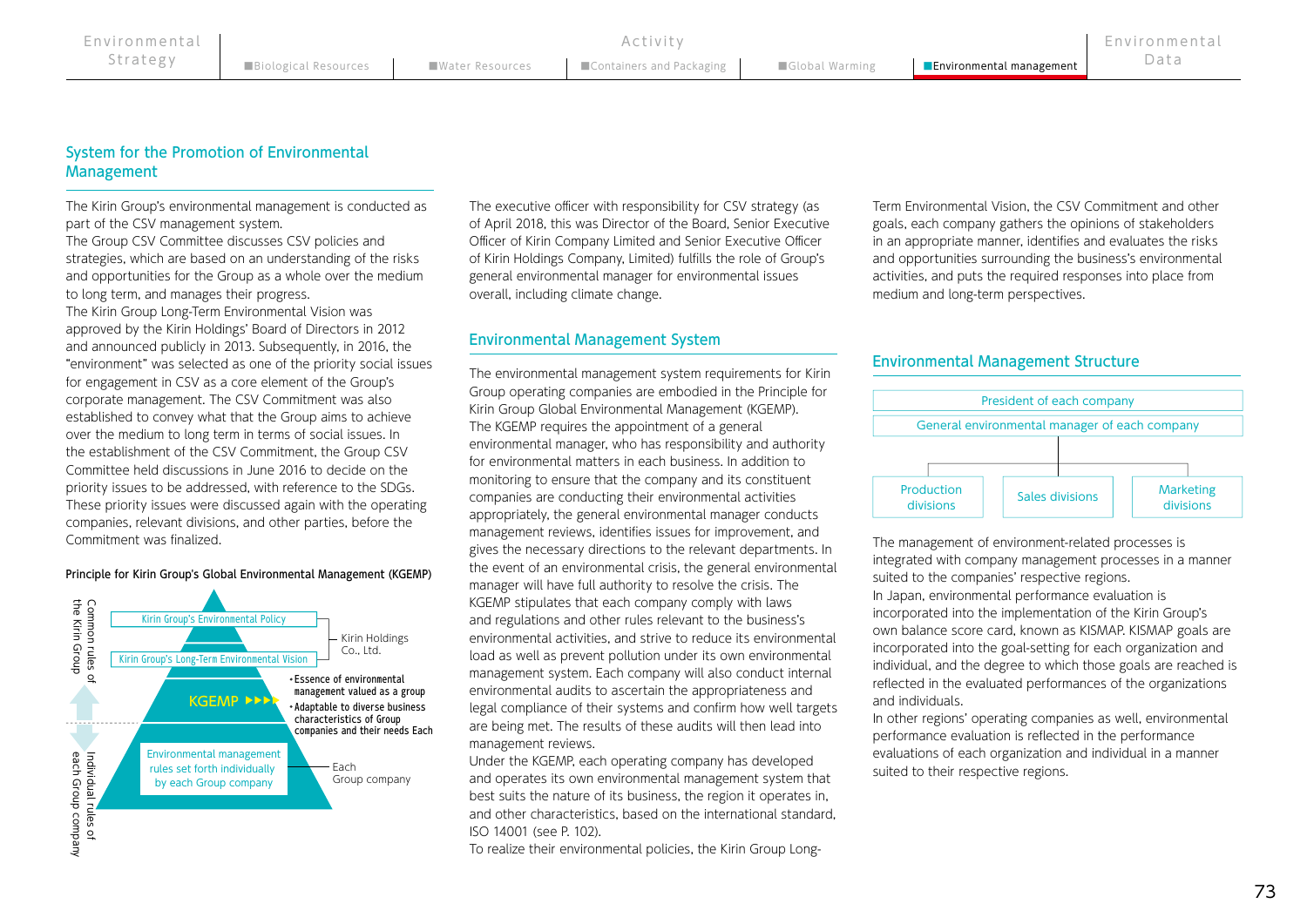Activity

# Environmental audits

Each of the operating companies in the Kirin Group complies with ISO 14001 and other environmental management system standards. Internal auditing is conducted in each business location and constituent company, and the environmental management divisions in the head offices of each Group company conduct auditing of business locations and constituent companies. These audits lead to improvements in the individual companies' environmental management systems. Furthermore, on an entire Group basis, Kirin Company Ltd.'s CSV Strategy Department is contracted by Kirin Holdings to conduct environmental audits according to criteria established by the Group. These audits lead to improvements in each company's environmental management system and are fed into to management reviews.

In Japan, to guarantee further transparency and independence, an outside consultant has been contracted to perform a strict environmental legal audit, beginning in 2009. By 2014, the consultant had traveled around to all manufacturing sites in the Group companies. It has since embarked on a second round of audits, beginning in 2015, with several sites being audited each year. The issues identified in these audits to date have all been minor.

# Status of compliance with environmental laws and regulations

Each business location is thorough in its management of legal requirements through a ledger, and also works exhaustively to prevent environmental pollution by establishing voluntary management targets that are more stringent than those required by the legislation. A system for the reporting of environmental accidents has also been established within the Group, in which hiyari-hatto (near-miss) examples are shared within the group and counter-measures extended to other sites. Internal environmental audits are used to confirm the status of legal compliance.

In 2017, there were no major infringements of laws and regulations or accidents that had a major impact on the environment.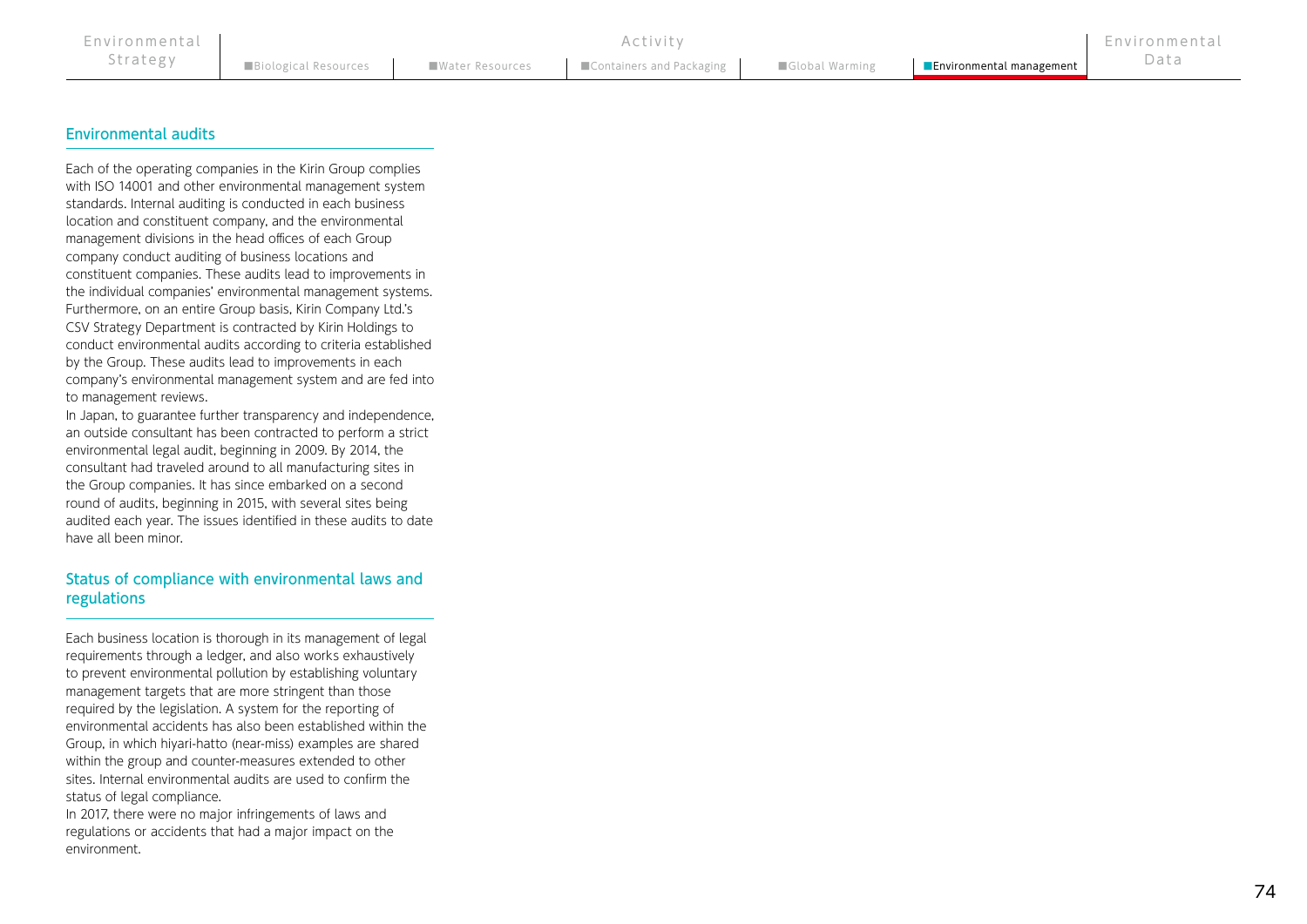| Environmental |  | Activity                                                                                                                                                                                                                                             |  | Environmental |
|---------------|--|------------------------------------------------------------------------------------------------------------------------------------------------------------------------------------------------------------------------------------------------------|--|---------------|
| Strategy      |  | Biological Resources <b>Number 2018</b> Mater Resources <b>Number 2019</b> Containers and Packaging <b>Containers Accomplished Accomplished Accomplished Accomplished Mater Resources and Containers and Packaging <b>Containers Containers </b></b> |  |               |

# Response to the New Frameworks for Disclosure of Climate Related Information

The Kirin Group conducted a trial scenario analysis between January and May, 2018, and took other measures in accordance with the final Recommendations of the Financial Stability Board's (FSB) Task Force on Climate-related Financial Disclosures (TCFD), which were released in 2017. Many of the items recommended by TCFD have been disclosed in our environmental reports, on our website, and in the responses to CDP questionnaires. See the summary table at right. However, we also recognize that certain issues still need to be addressed to fulfil the societal needs and expectations regarding our climate-related disclosures. We are still very much in the initial stages, but this will become the first step toward disclosure within the new framework.

| Category                  | <b>Details</b>                                                                                                                                                                                                                                                                                                                                                                                                                                                                                                                                                                                                                                                                                                                                                                                                                                                                                                                                                                                                                                                                                                                                                                                                                                                                                       | Relevant pages                                                                           |
|---------------------------|------------------------------------------------------------------------------------------------------------------------------------------------------------------------------------------------------------------------------------------------------------------------------------------------------------------------------------------------------------------------------------------------------------------------------------------------------------------------------------------------------------------------------------------------------------------------------------------------------------------------------------------------------------------------------------------------------------------------------------------------------------------------------------------------------------------------------------------------------------------------------------------------------------------------------------------------------------------------------------------------------------------------------------------------------------------------------------------------------------------------------------------------------------------------------------------------------------------------------------------------------------------------------------------------------|------------------------------------------------------------------------------------------|
| Governance                | The Kirin Group is reliant on natural capital in the pursuit of its business. That natural capital is being affected<br>greatly by climate change resulting from global warming. (Refer to the relevant pages of this report for specific<br>impacts.)<br>Perceiving such circumstances as major risks and opportunities, in 2012, the Kirin Holdings' Board of Directors<br>approved the Kirin Group Long-Term Environmental Vision. At the same time, it declared the lofty goal of halving the<br>CO2 emissions of its business by 2050 from a 1990 base year, across its entire value chain.<br>From 2017 onward, as part of the CSV Commitment, the Group CSV Committee has set a number of targets, including<br>CO2 emission reduction targets for 2030, and is monitoring progress and establishing new policies. The Group<br>CSV Committee was established for the Kirin Group to actively promote CSV. It brings together the presidents of<br>the Group's main companies and the executives responsible for finance, IR, SCM, marketing, and other divisions to<br>formulate CSV policies and monitor the progress. Along with the CSV Commitment, the major policies decided in the<br>Committee are discussed and approved by the Group Executive Committee or the Board of Directors. | Mainly P71~P73<br>Other relevant<br>topics on P10~P17                                    |
| Strategy                  | The likely risks of climate change along with global warming include disruption of operations due to water<br>shortages, impact on crops in production regions due to rising temperatures and natural disasters, and increased<br>investment on energy conservation. Meanwhile, initiatives to tackle climate change, such as joint delivery, are<br>leading to collaboration in non-competitive areas in the same and other industries. Such initiatives could provide<br>opportunities to solve other problems for the societies and companies besides climate change.<br>Through the appropriate identification of and response to these kinds of risks and opportunities, the Kirin Group is<br>pursuing initiatives that will solve issues related to climate change.<br>Climate change risks and opportunities are subject to the risk management system, and the material items and<br>corresponding policies are reported to the Group CSV Committee, which approves the policies for dealing with<br>them. These items are integrated in the business plans of the individual operating companies and addressed<br>accordingly.<br>(Refer to the relevant pages of this report for specific impacts. See the following page for details of the scenario<br>analysis.)                       | Mainly P12~P17.<br>P <sub>23</sub> , P <sub>33</sub> , P <sub>45</sub> , P <sub>59</sub> |
| <b>Risk</b><br>Management | The effects of climate change have already manifested, and we recognize that the physical risks and transitional<br>risks have become greater. In particular, the impact of natural disasters on agricultural production regions can no<br>longer be ignored and water issues are also very serious.<br>The Kirin Group evaluated the risks surrounding biological resources in around 2013. In 2017, we repeated a 2014<br>evaluation of water risks in the catchments of our business locations and upstream in the value chain. Decisions<br>on policies and the contents of initiatives are based on the tangible outcomes of investigations. Key risks are<br>monitored by the Group CSV Committee and policies are formulated and revised where necessary. Other risks<br>are identified and handled within the risk management system and the environmental management systems of the<br>individual operating companies and business locations.                                                                                                                                                                                                                                                                                                                                               | Mainly P14~P15.<br>P23, P33, P40~P41,<br>P45、P59~P60                                     |
| Quantitative<br>Targets   | The Kirin Group monitors Scope 1, 2, and 3 emissions across the entire Group and uses the outcome of that<br>monitoring in the formulation of its next strategies. For details of greenhouse gas emission reduction targets<br>and actual values of emissions, see the Global Warming section of this report. Currently, initiatives are generally<br>progressing as planned.                                                                                                                                                                                                                                                                                                                                                                                                                                                                                                                                                                                                                                                                                                                                                                                                                                                                                                                        | Mainly P16~P17.<br>P21, P24, P34, P42,<br>P46, P56, P59~P60,<br>P67~P68, P89~P101        |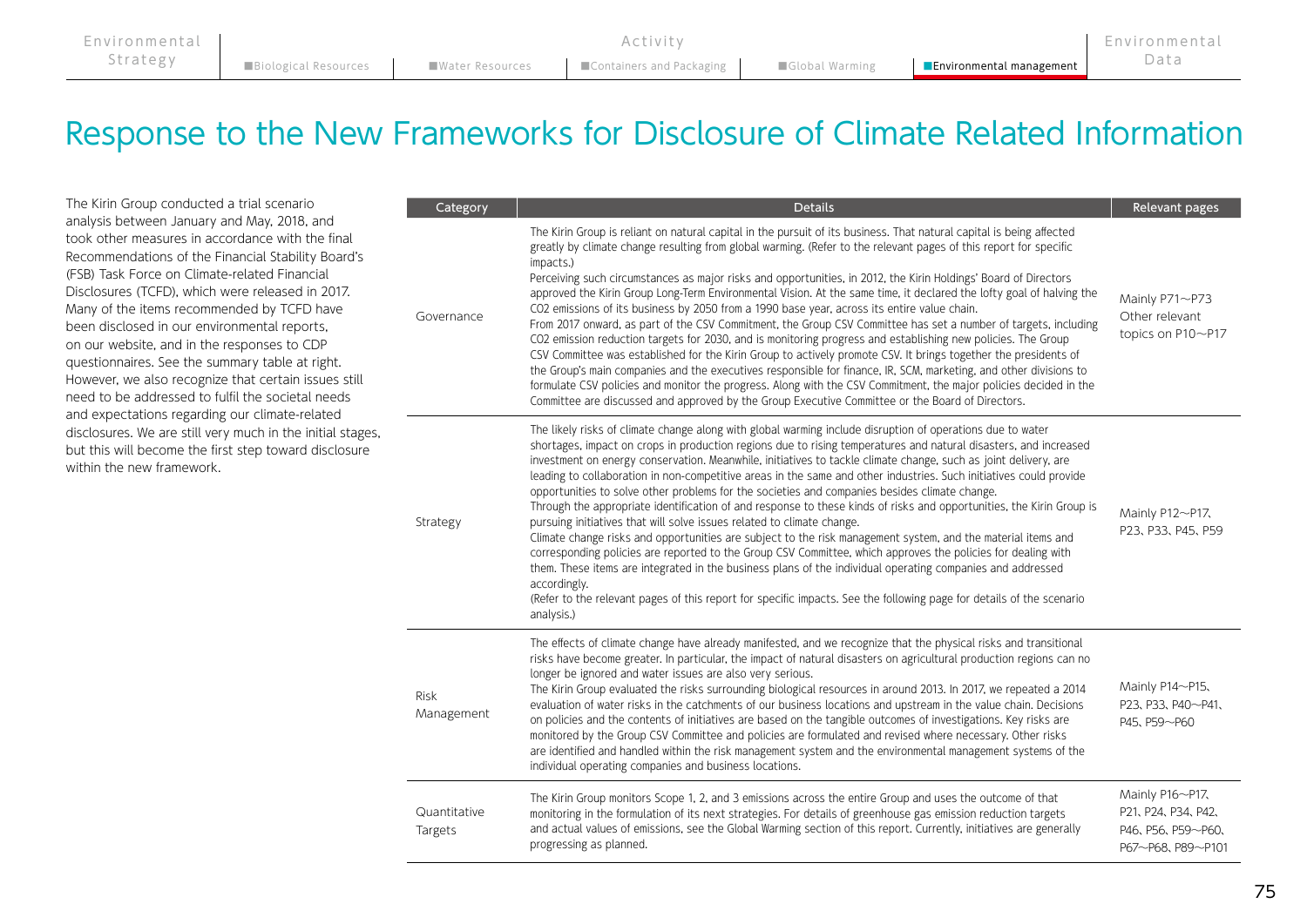# Scenario Analysis

The Kirin Group conducted a trial scenario analysis between January and May, 2018 in accordance with the final TCFD Recommendations that were released in 2017. For the analysis, we used the IPCC's Representation

Concentration Pathways (RCP) as the base scenario for physical risks, supplementing it with the Shared Socioeconomic Pathways (SSP).

The scenario analysis resulted in a renewed understanding of the potential for global warming to have a major impact on the agricultural products that are important raw materials for the Kirin Group.

The Kirin Group is taking action to expand sustainable farm certifications and forest certifications, to raise the sustainability of key raw materials such as tea leaves and paper. We are also addressing water resources in various ways, including proactive water-saving in regions of high water risks and the preservation of water resources in agricultural production regions. These activities will contribute to the Group's resilience against the risks that accompany climate change. We are also pursuing initiatives for the low carbonization of entire society, including the expansion of renewable energies, with our mid-term greenhouse-gas reduction plans which were approved by SBT.

While it could be said that the scenario analysis has allowed us to reaffirm that the Kirin Group's approaches are on the right track, the results of the analysis have also hinted at even greater impacts. Global warming is one of the most important of all social issues, and we envisage that it will have a major impact on our business model from the perspective of CSV that will contribute to society and business. Risks pertaining to agricultural products and water have already been listed as key long-term risks in the risk management process and are subject to reporting to management. For even more pressing risks, we will consider reflecting them in the mid-term and annual plans of the individual Group companies and divisions. We will factor the information obtained through the scenario analysis in the

pursuit of our responses.

The identification of financial impacts is still in its very initial stages and we will continue to work on it. We will also

consider transition scenarios that have not yet been given sufficient analysis, with the intention of reflecting them in our business plans.

|                                   | Range of rise                                    |                                         |                                                                                                                                                                                                                                                                                                            | Socio-economic scenario                                                                                                           |                                                                                                                                                                                       | Impact of climate change on                                                                                                                                                                                                                                                                                                                                                                                                                             |
|-----------------------------------|--------------------------------------------------|-----------------------------------------|------------------------------------------------------------------------------------------------------------------------------------------------------------------------------------------------------------------------------------------------------------------------------------------------------------|-----------------------------------------------------------------------------------------------------------------------------------|---------------------------------------------------------------------------------------------------------------------------------------------------------------------------------------|---------------------------------------------------------------------------------------------------------------------------------------------------------------------------------------------------------------------------------------------------------------------------------------------------------------------------------------------------------------------------------------------------------------------------------------------------------|
| Radiative<br>forcing<br>$(W/m^2)$ | in annual<br>average<br>temperature              | <b>RCP</b><br>scenario                  | SSP1<br>Sustainable<br>development                                                                                                                                                                                                                                                                         | SSP <sub>2</sub><br>Moderate                                                                                                      | SSP3<br>Unwanted world                                                                                                                                                                | Kirin Group's major<br>agricultural products                                                                                                                                                                                                                                                                                                                                                                                                            |
| 8.5                               | $4.3^{\circ}$ C<br>$(3.2 \sim 5.4^{\circ}C)$     | <b>RCP8.5</b>                           |                                                                                                                                                                                                                                                                                                            |                                                                                                                                   | Group Scenario 3<br>Import costs Large<br>Low-cost products/<br>healthcare needs Large<br>Agricultural impact Large<br>Water risk Large<br>Beverage consumption<br>in summer Increase | Barley:10% or more decline in winter barley yields and<br>20% or more decline in spring barley yields<br>Maize:20% or more decline in yields<br>Rice: Quality deterioration throughout all of Japan<br>Tea: 40% or more decline in yields<br>Hops/wine grapes: Major decline in yields, movement of<br>areas suitable for cultivation, devastating in some areas<br>Raw milk: Major decline in yields and major increase<br>in costs due to heat stress |
| $\overline{7}$                    |                                                  |                                         |                                                                                                                                                                                                                                                                                                            |                                                                                                                                   |                                                                                                                                                                                       |                                                                                                                                                                                                                                                                                                                                                                                                                                                         |
| 6                                 | $2.8^\circ$ C<br>$(2.0~3.7^{\circ}C)$            | <b>RCP6.0</b>                           |                                                                                                                                                                                                                                                                                                            | Group Scenario 2<br><b>Stratified society</b><br>Moderate market expansion<br>Regional impact on<br>agriculture by product_Large_ |                                                                                                                                                                                       | Barley: 10% decline in winter barley yields and 20%<br>decline in spring barley yields<br>Maize: 20% decline in yields<br>Rice: Quality deterioration throughout all of Japan                                                                                                                                                                                                                                                                           |
| 4.5                               | $2.4^{\circ}$ C<br>$(1.7 - 3.2^{\circ}\text{C})$ | <b>RCP4.5</b>                           |                                                                                                                                                                                                                                                                                                            | Regional water risk Large<br>rocurement cost of<br>agricultural products grown<br>in cool climates Increase                       |                                                                                                                                                                                       | Tea: Decline in yields at altitudes of 600 m or lower<br>Hops/Wine grapes: Decline in yields, movement of<br>areas suitable for cultivation, devastating in some areas<br>Raw milk: Decline in yields and increase in costs<br>due to heat stress                                                                                                                                                                                                       |
| 3.7                               |                                                  |                                         | Group Scenario                                                                                                                                                                                                                                                                                             |                                                                                                                                   |                                                                                                                                                                                       |                                                                                                                                                                                                                                                                                                                                                                                                                                                         |
| 2.6                               | $1.6^{\circ}$ C<br>$(0.9 - 2.3^{\circ}\text{C})$ | <b>RCP2.6</b><br>$=2^{\circ}$ CScenario | Mitigation/adaptation and curtailing of<br>physical risks through international<br>cooperation<br>Spread of renewable energy<br>Strengthening of greenhouse gas<br>emission restrictions in agriculture sector<br>Orientation toward human rights.<br>health, and sustainability<br>Reduction of food loss |                                                                                                                                   |                                                                                                                                                                                       | Barley: Less than 5% decline in winter barley<br>yields and 10% decline in spring barley yields<br>Maize: 20% decline in yields<br>Rice: Quality deterioration throughout all<br>of Japan<br>Tea/Hops/Wine grapes: Regional impact                                                                                                                                                                                                                      |
|                                   | Outline of SSP                                   |                                         | Population: Low<br>Income: High<br>Energy technology: High<br>Regulation: Strong<br>Global economy                                                                                                                                                                                                         | Population: Medium<br>Income: Medium<br>Energy technology: Medium<br>Regulation: Medium<br>Partial global economy                 | Population: High<br>Income: Low<br>Energy technology: Low<br>Regulation: Weak<br>Anti-globalism                                                                                       |                                                                                                                                                                                                                                                                                                                                                                                                                                                         |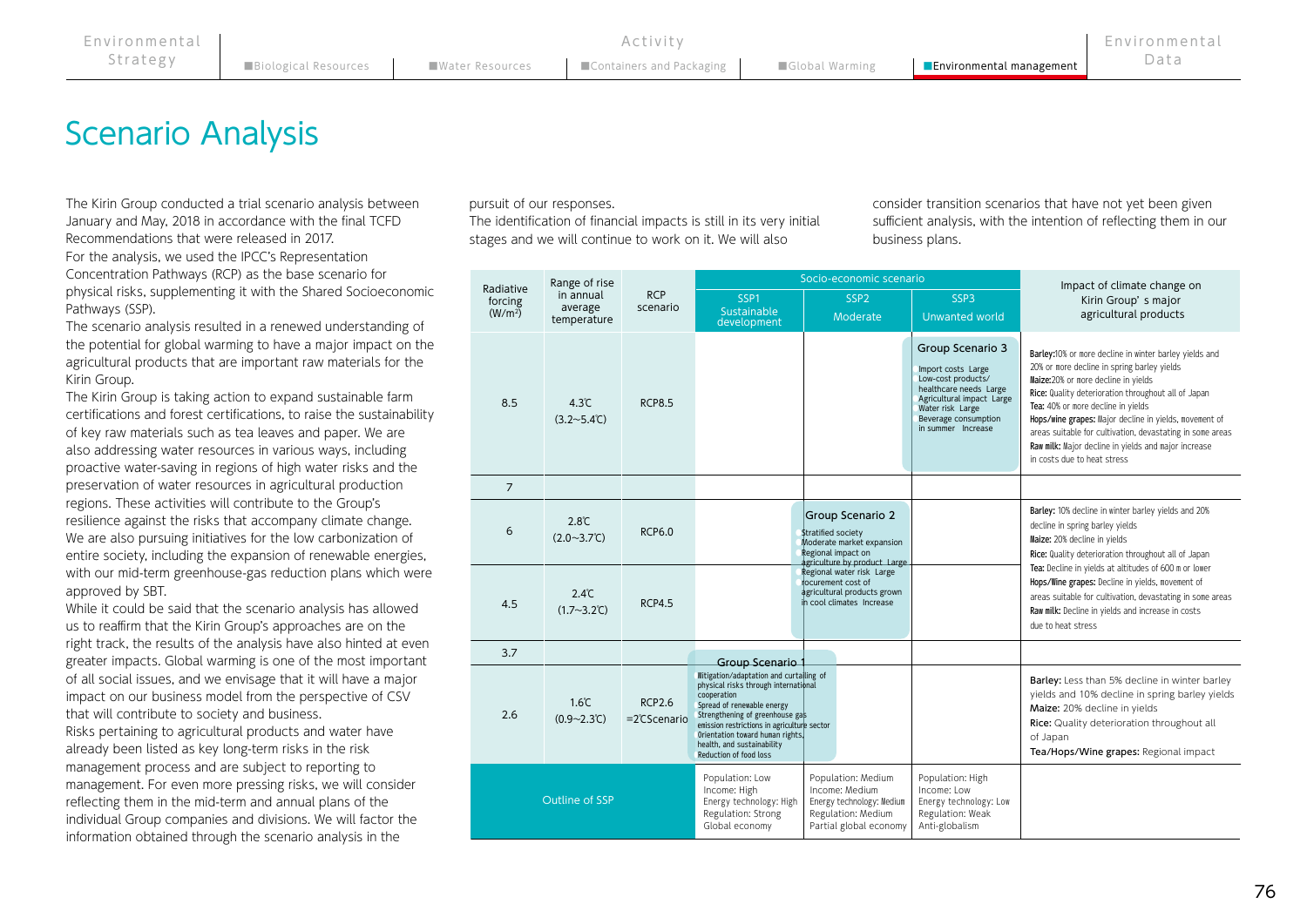# **Stakeholder**

# Stakeholder Engagement

To grow sustainably together with society, the Kirin Group has positioned Creating Shared Value (CSV) as the core of its company management in its long-term business plan, New Kirin Group Vision 2021.

CSV management means achieving both solutions to social issues and the provision of value to customers. It realizes the creation of economic value and social value, with the aim of sustainable growth together with society. To achieve this, it is important that we establish and implement mechanisms for identifying and understanding the challenges, expectations, and demands of our diverse stakeholders and for twoway communication about whether or not Kirin's business characteristics and strengths can be leveraged to meet those challenges, expectations, and demands.

To this end, the Kirin Group has a range of opportunities for dialogue with the stakeholders involved in its business. In addition to dialogue, we also work together with many of our stakeholders and cooperate in voluntary activities that lead to policy recommendations.

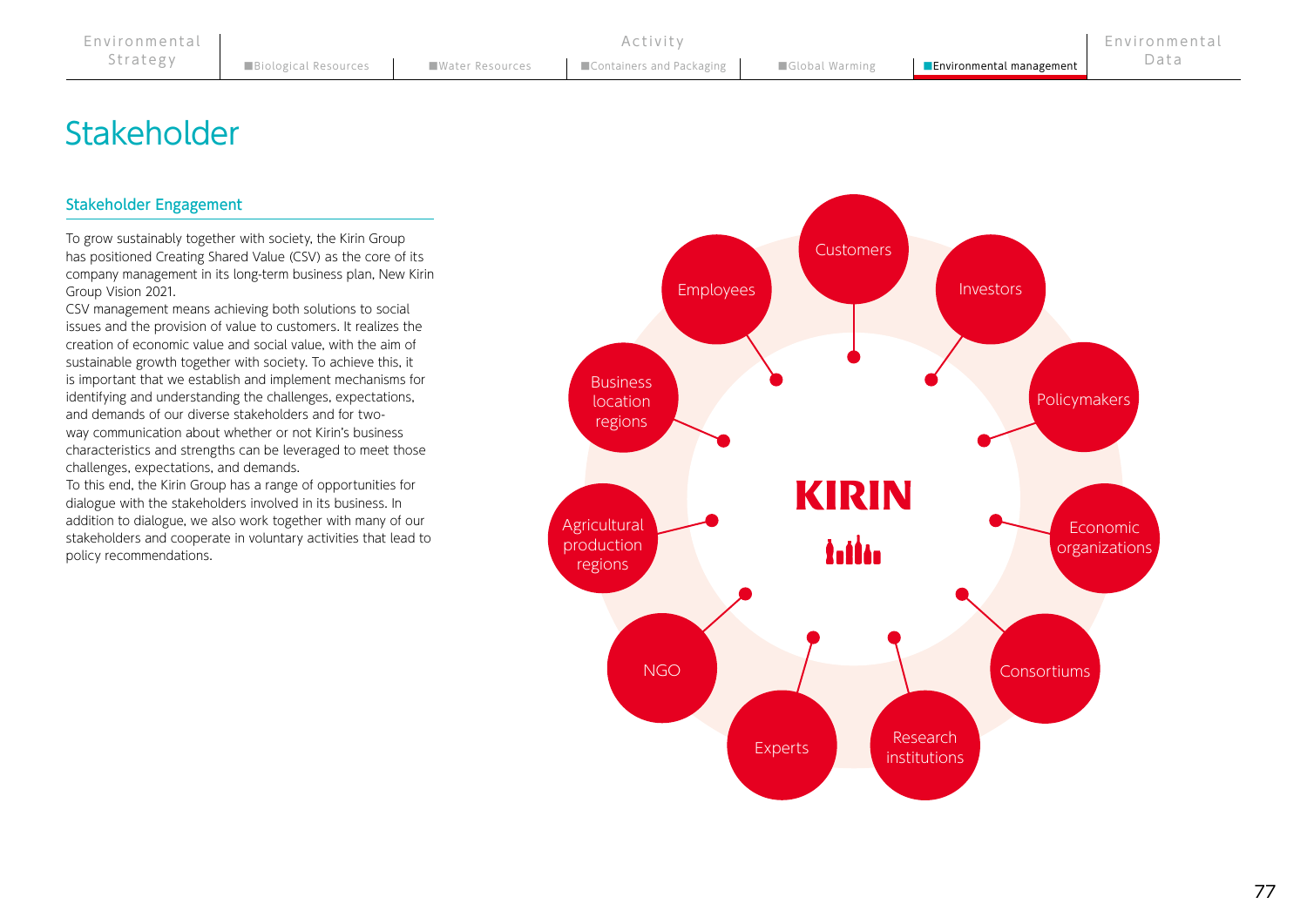In our support for Sri Lankan tea farms to obtain Rainforest Alliance certification, which began in 2013, Kirin staff travel to Sri Lanka once a year to exchange views with the plantation managers and local residents, to identify and address local issues.

During our 2016 visit, upon learning that small farms in the area wanted to obtain certification, we considered the matter and determined that increasing the sustainability of the small farm's tea leaves, which are transported to the larger farms, would also benefit Kirin. We therefore decided to start providing assistance to small farms to obtain certification from 2018. The decision to commence activities for the protection of water sources on the farms was also made upon identifying local issues.

During our 2018 visit, we exchanged views with these small farm owners and with managers of farms where water sources are located, and we were able to confirm that they are highly appreciative of Kirin's support.

Given that, in many cases, the tea farms do not have sufficient understanding of how the tea leaves they produce are being used in products, we recognize that this kind of dialogue is a valuable opportunity to understand the company's needs and share issues.

We will use the outcomes of this dialogue as reference in our future pursuits.



Dialogue with tea farm managers



# Dialogue with Sri Lankan tea farms Case Study and Workshop by Ministry of Environment

Activity

Kirin's support of Sri Lankan tea farms to obtain Rainforest Alliance certification was featured in case studies by Ministry of Environment on climate change, presented as "Sustainable Tea Production in Sri Lanka Driven by the Private Sector's Initiatives."

Based on these case studies, the Ministry of Environment held a Workshop on the Improvement of Climate Change Impact Assessment and Adaptability Planning in the Asia-Pacific Region in Manila of Philippines from January 31 to February 1, 2018. A representative of ASLM, a local non-government organization that is in charge of training for obtaining the Rainforest Alliance certification in Sri Lanka, took part in the workshop. The workshop was conducted with the aim of encouraging the implementation of NAP (National Adaptation Plans) process and adaptation behaviors in the region, on the theme of promoting collaboration among countries, regions, and sectors. It involved sharing the experiences and lessons learned from the NAP process and case studies concerning the implementation of those adaptation plans and discussing those experiences and lessons to deepen mutual understanding. ASLM provided information about the certification initiatives in Sri Lanka and about weed management programs. The vast majority of the programs presented as examples were led by national or regional governments. The case studies presented by ASLM were the only project led by the private sector. They were well received as excellent examples of how it is possible for the private sector to pursue action on climate change adaptation effectively without involvement of the country.



Impact Assessment and Adaptability Planning in the Asia-Pacific Region

Dialogue with small farm owners Photograph provided by the Ministry of Environment

#### NARO Activities Presentation

The National Agriculture and Food Research Organization (NARO), with which Kirin is conducting joint research in the process of converting idle and devastated farming land into vineyards, held a joint research presentation on February 15, 2018. In addition to sharing the knowledge obtained through this research, we discussed how to proceed into the future.



#### Japan Environmental Youth Network High School Students SDGs Seminar

At October 2017, hosted by the Japan Environmental Youth Network Secretariat, which is supported by Kirin, a training was held on "sustainable society." It was attended by senior high school students and universities from six prefectures in the Kinki region. The seminar included a lecture on Kirin's initiatives to raise sustainability in its production regions.



Discussions with FSC officials responsible for Asia In 2017, we took the opportunity of a visit to Japan by FSC officials responsible for Japan and Asia to exchange opinions about raising awareness of FSC. Scene from the Workshop on the Improvement of Climate Change We also hold briefings for investors on ESG themes.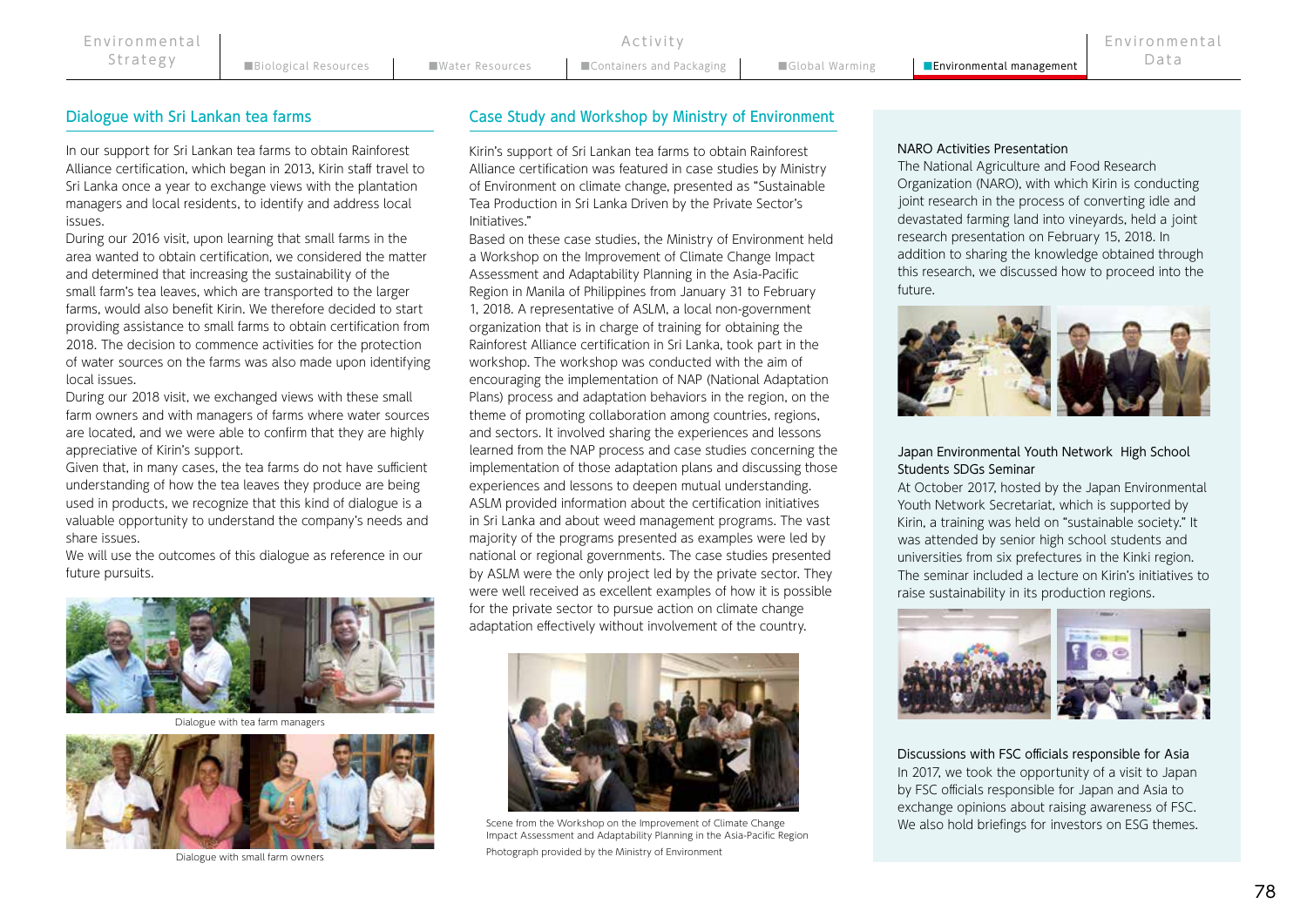| Environmental |                             | Activity                                                     |                          | Environmental |
|---------------|-----------------------------|--------------------------------------------------------------|--------------------------|---------------|
| strategy      | <b>Biological Resources</b> | ■Water Resources ■ Containers and Packaging ■ Global Warming | Environmental management | Data          |

Voluntary participation leading to policy recommendations

| Organization                                                                                                                                                                                                                                                                                                                                                                                                                                | <b>Activities</b>                                                                                                                                                                                                                                                                    | Organization                                                                   | <b>Activities</b>                                                                                                                                                                                                                                                                                                                 |  |
|---------------------------------------------------------------------------------------------------------------------------------------------------------------------------------------------------------------------------------------------------------------------------------------------------------------------------------------------------------------------------------------------------------------------------------------------|--------------------------------------------------------------------------------------------------------------------------------------------------------------------------------------------------------------------------------------------------------------------------------------|--------------------------------------------------------------------------------|-----------------------------------------------------------------------------------------------------------------------------------------------------------------------------------------------------------------------------------------------------------------------------------------------------------------------------------|--|
| Japan Sustainability Local<br>Group (JSLG)                                                                                                                                                                                                                                                                                                                                                                                                  | Kirin Holdings participates as a steering committee member and<br>director of the JSLG.                                                                                                                                                                                              | Green Purchasing<br>Network (GPN)                                              | The Kirin Group is a member of the Green Purchasing Network (GPN).                                                                                                                                                                                                                                                                |  |
| WE MEAN BUSINESS                                                                                                                                                                                                                                                                                                                                                                                                                            | In the WE MEAN BUSINESS coalition, the Kirin Group has committed<br>to "setting reduction targets by SBT," "report on climate change<br>responses in mainstream reports by CDSB" and "improvement of<br>water security."                                                             | Containers and Packaging<br>Diet Declaration by nine<br>prefectures and cities | Kirin Brewery, Kirin Beverage, and Mercian endorse the Containers<br>and Packaging Diet Declaration being promoted by the four<br>prefectures of Saitama, Chiba, Tokyo, and Kanagawa, and the five<br>cities of Yokohama, Kawasaki, Chiba, Saitama, and Sagamihara, and<br>are striving to reduce their containers and packaging. |  |
| Science Based Targets<br>(SBT)                                                                                                                                                                                                                                                                                                                                                                                                              | The Kirin Group's emission reduction targets for 2030 were the first<br>in Japan's food and beverages industry to be approved by SBT.                                                                                                                                                | Forest Supporters                                                              | Forest Supporters Kirin participates in the activities of Forest<br>Supporters, a civic movement that promotes the creation of beautiful                                                                                                                                                                                          |  |
| Fun to Share/<br>COOL CHOICE                                                                                                                                                                                                                                                                                                                                                                                                                | Since 2014, Kirin has endorsed the Japanese government's new<br>climate change campaigns, Fun to Share and COOL CHOICE, and has                                                                                                                                                      |                                                                                | forests. The National Land Afforestation Promotion Organization<br>serves as secretariat for this movement.                                                                                                                                                                                                                       |  |
|                                                                                                                                                                                                                                                                                                                                                                                                                                             | registered with these campaigns.                                                                                                                                                                                                                                                     | Water Project                                                                  | Kirin has been involved in the Water Project, a public-private sector<br>collaborative awareness-raising project established to promote the                                                                                                                                                                                       |  |
| United Nations Global<br>Compact                                                                                                                                                                                                                                                                                                                                                                                                            | The Kirin Group joined the United Nations Global Compact in<br>September 2005.                                                                                                                                                                                                       |                                                                                | maintenance and restoration of healthy water cycles, since 2014.                                                                                                                                                                                                                                                                  |  |
| In consideration of the conservation of the global environment, the<br>Brewers Association of Japan, of which Kirin Brewery is a member,<br>Voluntary Action Plan<br>and the Japan Soft Drink Association, of which Kirin Beverage is a<br>of Japan Business<br>Federation (Nippon<br>member, participate in initiatives for the reduction of environmental<br>Keidanren)<br>load conducted by Nippon Keidanren (Japan Business Federation) |                                                                                                                                                                                                                                                                                      | Rainforest Alliance<br>Consortium                                              | Kirin is a founding member of and active participant in the Rainforest<br>Alliance Consortium, which was established in September 2015<br>by the Rainforest Alliance and companies that handle Rainforest<br>Alliance certification products with the aim of promoting sustainable<br>agriculture.                                |  |
|                                                                                                                                                                                                                                                                                                                                                                                                                                             | and are tackling CO2 reductions and the recycling of waste.                                                                                                                                                                                                                          | Consortium for                                                                 | The Consortium for Sustainable Paper Use was established by five                                                                                                                                                                                                                                                                  |  |
| Eco-First                                                                                                                                                                                                                                                                                                                                                                                                                                   | Eco-First is a program in which companies make a pledge to the<br>Minister of the Environment to conduct their own environmental<br>conservation initiatives, such as counter-measures to global warming.<br>Kirin became the first manufacturer to be Eco-First accredited. It also | Sustainable Paper Use<br>(CSPU)                                                | (now nine) companies engaged in leading-edge paper use initiatives<br>and WWF Japan. As a founding member of the CSPU, the Kirin Group<br>pursues initiatives for the pursuit of sustainable paper use.                                                                                                                           |  |
|                                                                                                                                                                                                                                                                                                                                                                                                                                             | serves as the Deputy Chair of the Eco-First Promotion Council.                                                                                                                                                                                                                       |                                                                                |                                                                                                                                                                                                                                                                                                                                   |  |
| Japan Business and<br><b>Biodiversity Project</b>                                                                                                                                                                                                                                                                                                                                                                                           | Kirin Holdings has joined the Japan Business and Biodiversity<br>Partnership, which was established by Nippon Keidanren (Japan<br>Business Federation), Japan Chamber of Commerce and Industry,<br>and Keizai Doyukai (Japan Association of Corporate Executives) in<br>2010.        |                                                                                |                                                                                                                                                                                                                                                                                                                                   |  |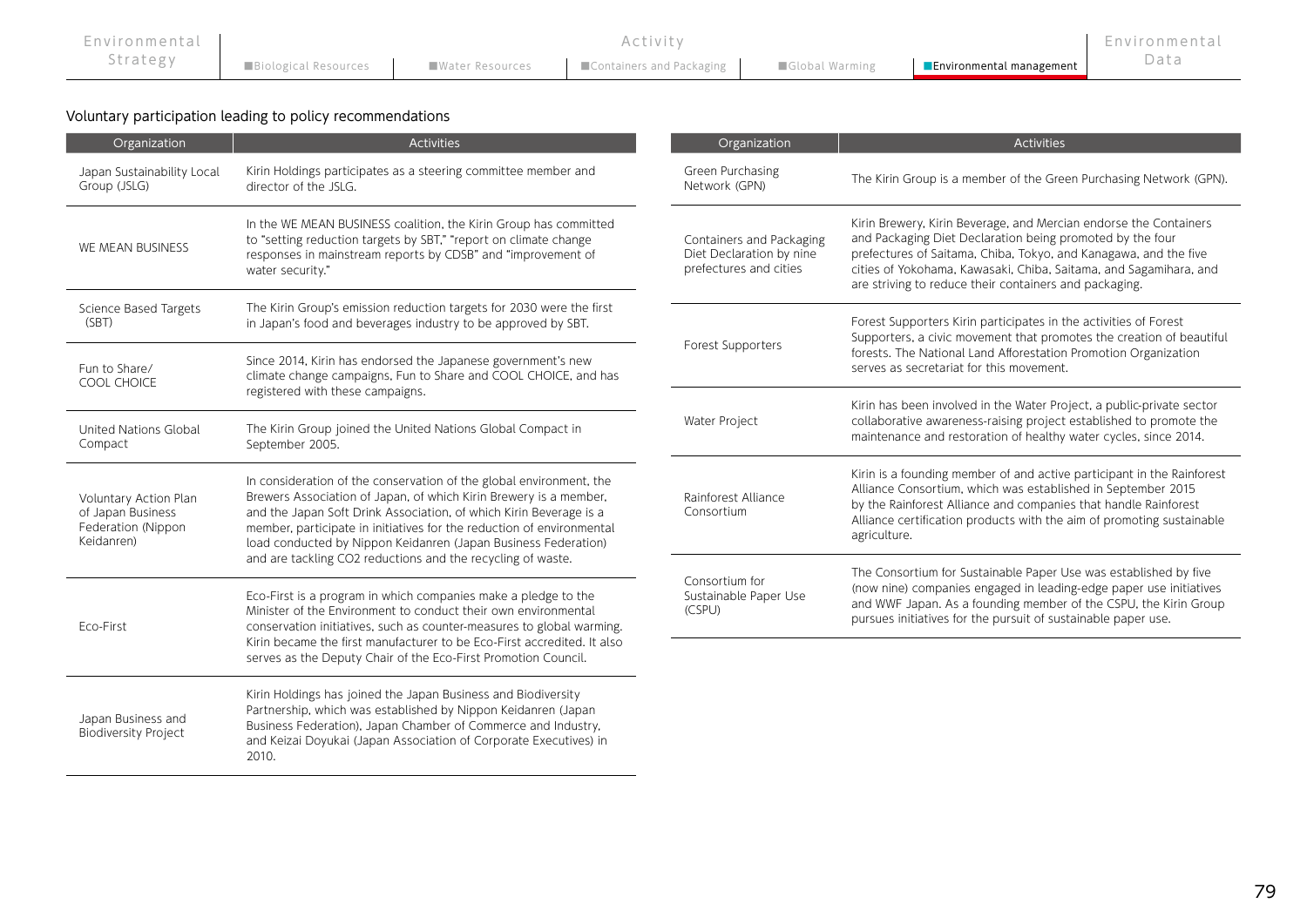| Environmental I |                             | Activity                                       |                |                                 | Environmental |
|-----------------|-----------------------------|------------------------------------------------|----------------|---------------------------------|---------------|
| Strategy        | <b>Biological Resources</b> | ■ Water Resources ■ ■ Containers and Packaging | Global Warming | <b>Environmental management</b> | Data          |

| Disclosure of environmental information through products (environmental labeling) | <b>Education Programs</b> |
|-----------------------------------------------------------------------------------|---------------------------|
|                                                                                   |                           |

| Label Name                                 | Nature of Disclosure                                                                                                                                                                                                                                                                          | Name of program           | Nature of Activity                                                                                                                                                                                                                                                                |
|--------------------------------------------|-----------------------------------------------------------------------------------------------------------------------------------------------------------------------------------------------------------------------------------------------------------------------------------------------|---------------------------|-----------------------------------------------------------------------------------------------------------------------------------------------------------------------------------------------------------------------------------------------------------------------------------|
| Eco-Rail                                   | In 2006, Kirin Beverage, and in 2010, Kirin Brewery were certified<br>to display the "Eco-Rail" mark on their products by the Ministry of<br>Land, Infrastructure, and Transport for proactively tackling global<br>environmental issues with the use of rail freight transport.              | Plant Environmental Tours | A total of 647 people participated in 39 guided environmental tours<br>of our manufacturing facilities in 2017. These included the Yokohama<br>Plant's "Feel the Blessings of Nature Tour" and the Kobe Plant's<br>"Environmental Tour."<br>Related Information PP.30             |
| Carbon Footprint                           | Kirin Brewery launched Carbon Footprint initiatives together with the<br>beer industry in 2008. The Product Category Rule (PCR), which is the<br>rule for the calculation of beer categories, was approved in February<br>2011 and revised in December 2013.                                  |                           | Since December 2014, Kirin has been holding Kirin School Challenge<br>workshops with the aims of exchanging opinions with young people,<br>discussing and coming up with ideas about what we should do to<br>"lead the rich blessings of globe to the future." Another aim of the |
| Rainforest Alliance<br>Certification Label | The paper drink boxes used for Kirin Gogo-no-Kocha Straight Tea<br>(500 ml) (from the renewed product launched in March 2015) display<br>a Rainforest Alliance certification label.                                                                                                           | Kirin School Challenge    | workshops is for junior and senior high school students to convey<br>those ideas to their own generation. These workshops are held eight<br>to ten times a year.<br>URL: http://www.kirin.co.jp/csv/eco/schoolchallenge/                                                          |
| <b>FSC Certification Label</b>             | Kirin aims to switch to FSC-certified paper for all of its paper<br>packaging and containers by 2020. To encourage understanding<br>among consumers about the importance of protecting the forests,<br>we place FSC-certified labels on all containers and packaging where<br>it is possible. |                           |                                                                                                                                                                                                                                                                                   |
| <b>ECOCERT</b>                             | Mercian has been selling Bon Rouge Organic Wine Pet Bottle Red, a<br>wine made with 100% organic fruits, since 2009. This wine is certified<br>by ECOCERT JAPAN, the Japanese subsidiary of the global organic<br>certification body, ECOCERT.                                                |                           |                                                                                                                                                                                                                                                                                   |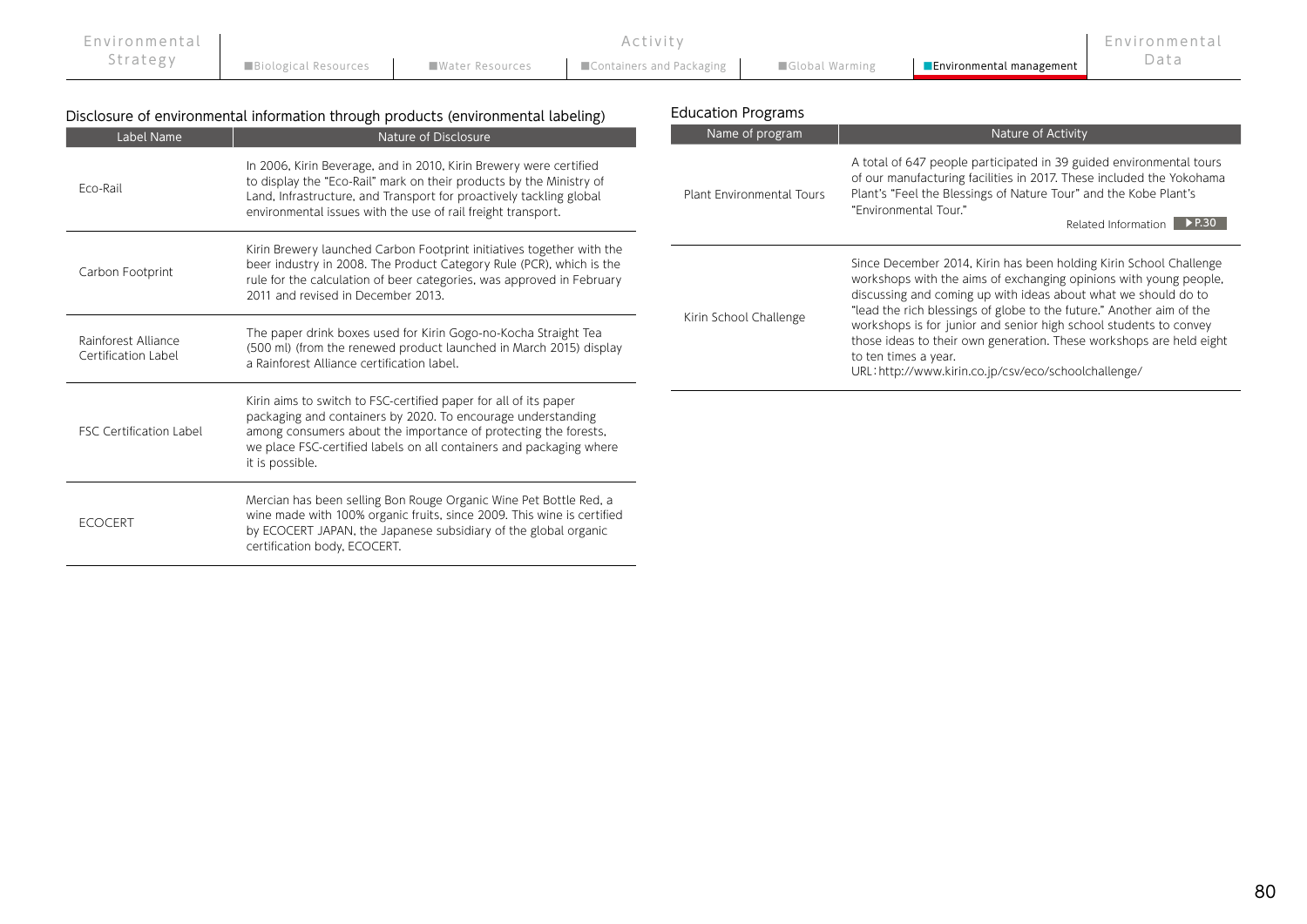# Resource Circulation

# Recycling

Trends in recycling rates of byproducts and waste from Japan business



Related Information **▶ P.99** 

### Recycling rate 100% (Kirin Brewery, Kirin Beverage, Kirin Distillery)

The Japanese alcoholic and non-alcoholic beverages businesses have set a recycling rate target of 100% for their plants and have continued to achieve that target. Four plants, including the Kirin Brewery Yokohama Plant, first achieved a recycling rate of 100% in 1994, and in 1998, all plants achieved 100%, the first time in the beer industry.

# Recycling spent grains from Beer Mashing as Livestock Feed (Kirin Brewery, Lion, Myanmar Brewery)

Production processes for beer and happo-shu (low-malt beer) generate spent grains after extracting flavor during the mashing process. Because such spent grains contain residues of nutritious substances, they are efficiently used as livestock feed for cattle or for growing mushrooms. When used as feed for cattle, these spent grains help improve the quality of beef. The spent grain from brewing processes goes to farmers as animal feed.

### Research into use of BSG (Kirin)

Prevention of disease in dairy cattle and other livestock and reducing the use of antibiotics are major challenges for the dairy industry. The Central Laboratories for Key Technologies have discovered that lignin glycoside, which is contained in brewer's spent grain (BSG), that is the barley husks that remain after the barley milling process, and BSG itself, which is used to feed livestock, are effective in increasing immunoreactivity in cattle. The Laboratories are pursuing further research into these findings.

### Re-use of wine grape lees (Mercian)

The grape lees from wine-making are turned over in a compost heap on the company vineyard for a year to make compost, which is used as organic fertilizer.

### Recovery of phosphoric acid (Kyowa Hakko Bio)

Kyowa Hakko Bio Yamaguchi Production Center (Hofu) has installed a facility to recover phosphoric acid from fermentation wastewater. Previously, the recovered cake, which consists largely of calcium phosphate had been disposed as industrial waste, but in 2008, the Production Center started drying some of the cake and selling it as fertilizer material.



Effective use of spent grains to livestock feed

Re-use of wine grape lees

# Appropriate management of waste

The Kirin Group is working toward its declared goal of the implementation and firm establishment of thorough appropriate management of waste. To this end, it has developed the Kirin

Group Waste Management Guidelines and is pursuing the appropriate treatment of waste within common Group systems. Specific measures include the standardization of contract templates and contractor audit programs which define its frequency and contents, and the preparation of a list of staff in charge of waste management so that all the staff involved in such work can be educated using standardized textbooks. Further, the information on all waste disposal contractors for the Group is managed collectively, so if in the unlikely event that a problem arises, the details about the contractor, its permits, the waste it is being contracted to handle, and other details can be searched and confirmed immediately. The operations are being standardized in this way so that anyone who is newly assigned to waste-related work will be able to perform it with certainty.

# Reducing losses from disposing of food products

Kirin Holdings participates in Japan TCGF, which was launched by companies in the consumer goods industry in August 2011, and pursues activities to resolve common issues in areas where they do not compete. For example, the Sustainability Project Committee identifies and aims to resolve environmental issues in the value chain of manufacturing, distribution, and sales processes (e.g., stop global warming, reduce wastes, etc.) Specifically, the Committee is working to change to labeling the year and month as the best before date for soft drinks. By so doing, we expect to see significant effects on cutting losses from disposing of products. Also, we can cut environmental loads on the supply chain (CO2 emissions from transporting between distribution centers and transportrelated activities, etc.) and reduce inefficiencies (e.g., storage space in distribution warehouses and loading and unloading tasks at stores) as well, by changing how to manage product delivery, storage, and display in stores based on the new bestbefore labelling.

We also continue to exchange information on retail sales and demand fluctuation factors with plants and distribution centers to improve demand projections and reduce disposal losses. In addition, we will move forward with efforts to reduce disposal losses by strictly managing sales volume targets. Implementing these steps, we will prevent valuable biological resources and containers and packaging from going to waste.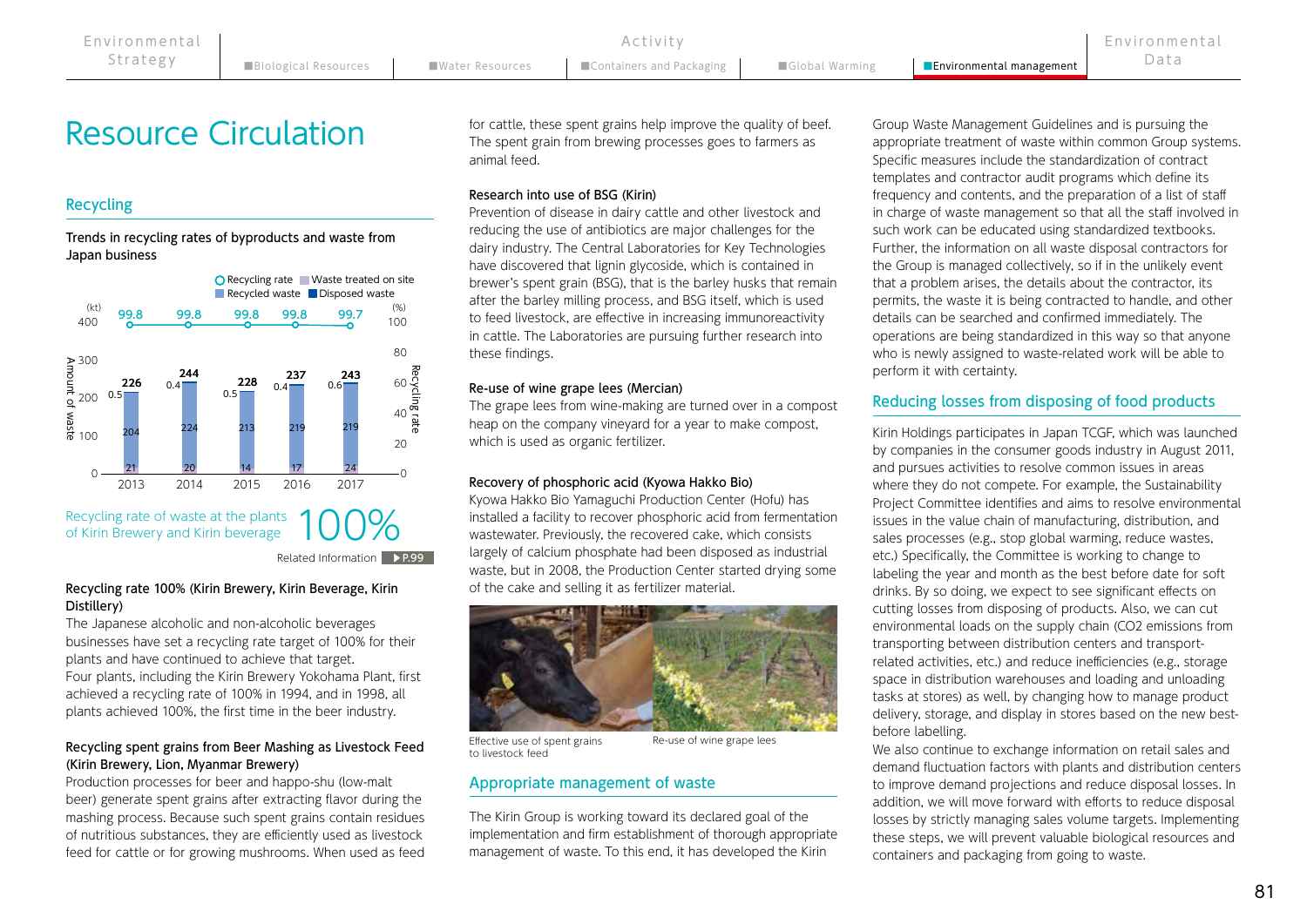# Preventing Pollution

# Preventing Air, Water, and Soil Contamination

# Preventing Air Pollution

The Kirin Group complies with all relevant laws and regulations relating to exhaust gases of automobiles, such as the Act on Special Measures to Total Emission Reduction of Nitrogen Oxides and Particulate.

We also use large trucks to increase load capacity per vehicle and reduce the total number of trucks.

Related Information P.99

### Preventing Water Pollution

The Kirin Group thoroughly complies with laws and regulations for preventing water pollution in each of the countries where we operate and minimizes wastewater loads by setting our own strict control values, which go beyond those required by law.

Related Information ▶ P.39

### Preventing Soil Contamination

When selling assets, the Kirin Group conducts thorough investigations of soil contamination, addressing them where necessary.

### Soil Investigations Status(2017)

| Number of investigations | Area of investigations |
|--------------------------|------------------------|
|                          | 139.938m <sup>2</sup>  |

#### Chemical substances

The Kirin Group manages its chemical substances appropriately based on the Act on Confirmation, etc. of Amounts of Release of Specific Chemical Substances in the Environment and Promotion of Improvements to the Management Thereof (PRTR Act) and other relevant legislation. The Kyowa Hakko Kirin Group has set targets for volatile organic compounds (VOC), which, due to the nature of its business, make up the majority of the chemical substances it releases, and is taking action to reduce them. Kyowa Hakko Kirin promotes Responsible Care activities, conducts stringent assessments at all stages from the product research to use and disposal, based on the Basic Policy Concerning the Environment, Safety and Product Safety.

#### Targets regarding chemical substances

Kyowa Hakko Kirin Group

50% reduction of VOC emissions in 2020 compared to FY2003 levels

**Related Information** ▶ **P.99** 

### Polychlorinated biphenyl (PCB)

Managing appropriately and disposing progressively according to the law.

#### Status of PCB management (2017)

| High-<br>concentration<br>capacitors,<br>reactors, etc. | Trace-quantity<br>capacitor<br>reactors, etc. | High-<br>concentration<br>stabilizers | Trace-quantity<br>stabilizers |
|---------------------------------------------------------|-----------------------------------------------|---------------------------------------|-------------------------------|
| 311                                                     | 30                                            | 3.573                                 |                               |

# Asbestos

Managing and isolating appropriately and treating progressively according to the law.

#### Status of asbestos management (2017)

| Number of buildings | Area                |
|---------------------|---------------------|
|                     | 2.913 <sub>m²</sub> |

# HCFC/HFC

The following shows the overall management of HCFCs and HFCs.

#### Status of HCFC management (2017)

| Number of offices | <b>Weight</b> |
|-------------------|---------------|
|                   | 29,573kg      |

#### Status of HFC management (2017)

| Number of offices | <b>Weight</b> |
|-------------------|---------------|
|                   | 15,471kg      |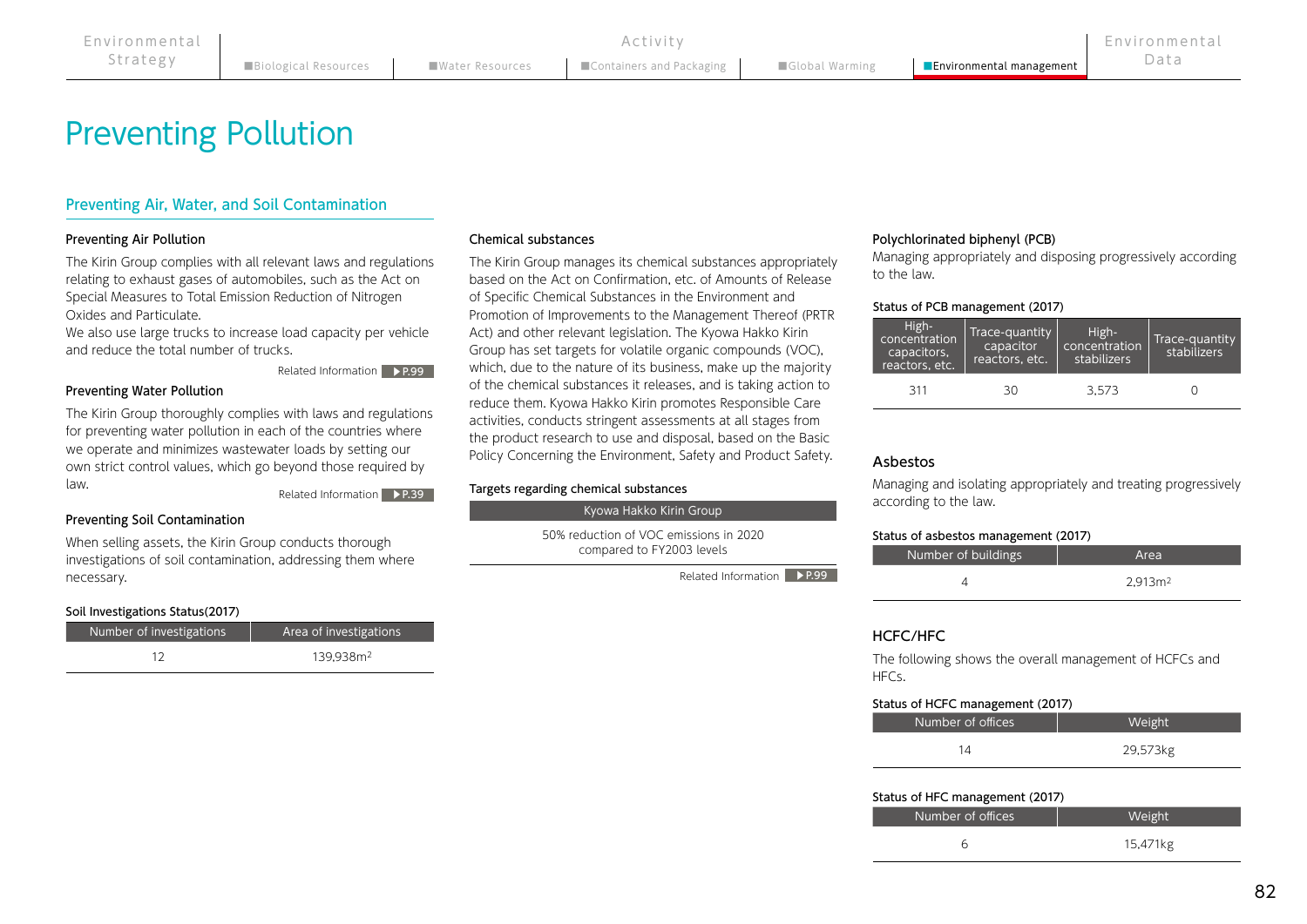# Sustainable Procurement

To fulfill its social responsibility, the Kirin Group established the Kirin Group Sustainable Procurement Policy in September 2017. Listening to the opinions of our suppliers and other stakeholders, we will strive to facilitate their understanding of this policy and work with them to realize it.

# Two-way communication with suppliers

The Kirin Group promotes sustainable procurement and, to fulfill its social responsibility in all processes in the value chain, it places importance on two-way communication with its suppliers.

The Japan Integrated Beverages Business asks new suppliers to submit a "Supplier CSR Confirmation" based on the six categories of the code of conduct stipulated in the Kirin Group Supplier CSR Guidelines, and requires them to comply with the Code of Conduct. Once a year, the status of existing suppliers' approaches to our sustainable procurement is checked and assessed by Kirin procurement staff. The outcomes of those assessments are fed back to the supplier, along with the outcomes of evaluations of other categories such as

# Kirin Group Supplier CSR Guidelines Matters for compliance

- 1 System/Compliance/Risk Management
- 2 Consideration of human rights
- 3 Consideration of the environment
	- ■Approaches to environmental management
	- ■Sustainable use of biological resources
	- ■Sustainable use of water resources
	- ■Sustainable use of resources
	- ■Responses to global warming
	- ■Prevention of pollution and management of restricted substances
- 4 Safety and security
- 5 Approaches to alcohol-related problems
- 6 Social contribution

quality standards, price superiority, and delivery response. If necessary, further investigations will be conducted and requests for corrections will be made. Meanwhile, to ensure fair business practices, we periodically conduct a supplier satisfaction survey to seek feedback from suppliers to the Kirin Group and obtain their opinions about the Kirin Group's procurement activities. We reflect the comments received in



our procurement activities in our efforts to execute open and fair business transactions and ensure compliance. As well as encouraging our suppliers to actively make suggestions, where necessary, we cooperate with them in energy saving activities at their manufacturing plants.

Kyowa Hakko Kirin has established the Kyowa Hakko Kirin Group Procurement Basic Policy and has prepared the Kyowa Hakko Kirin CSR Purchasing Guide Book. It has also established a CSR Code of Conduct with which it asks suppliers to cooperate. It has also been conducting questionnaire surveys on the state of CSR initiatives since 2012, to ascertain the current situation at its suppliers.

Lion has similar systems in place, requiring its suppliers to sign the Lion Suppliers Responsible Sourcing Code. This ensures that suppliers will fulfill Lion's procurement standards, which are based on the ethical standards of the Ethical Trading Initiative (ETI). Confirmation is carried out through Sedex. This series of activities constitutes a PDCA cycle through which we work continuously with suppliers in promoting sustainable procurement.

The outcomes of the questionnaire survey are as follows.

|                                                                                  | 2015 | 2016 | 2017 |
|----------------------------------------------------------------------------------|------|------|------|
| Percentage of suppliers to which risk assessment has been<br>applied (%)*1       | 47   | 39.6 | 47.8 |
| Percentage of Procurement Department staff trained in supply<br>chain policy (%) | 100  | 83.8 | 96.1 |
| Percentage of self-assessed suppliers (%) *2                                     | 25.4 | 23.3 | 28.2 |
| Reported number of incidents of child labor on supply chain                      |      |      |      |
| Reported number of incidents of forced labor on supply chain                     |      |      |      |

- \*1 Integrated Beverage Group, Lion, and the Kyowa Hakko Kirin Group assess their suppliers through a questionnaire, while Myanmar Brewery does the same of its major suppliers through occasional surveys and guidance.
- \*2 Because the Kyowa Hakko Kirin Group has been conducting its questionnaire every second year since 2015, in nonsurvey years, it tallies the suppliers' selfassessment numbers from the previous year. The Japan Integrated Beverage Business's survey rate for direct raw material suppliers is 100%.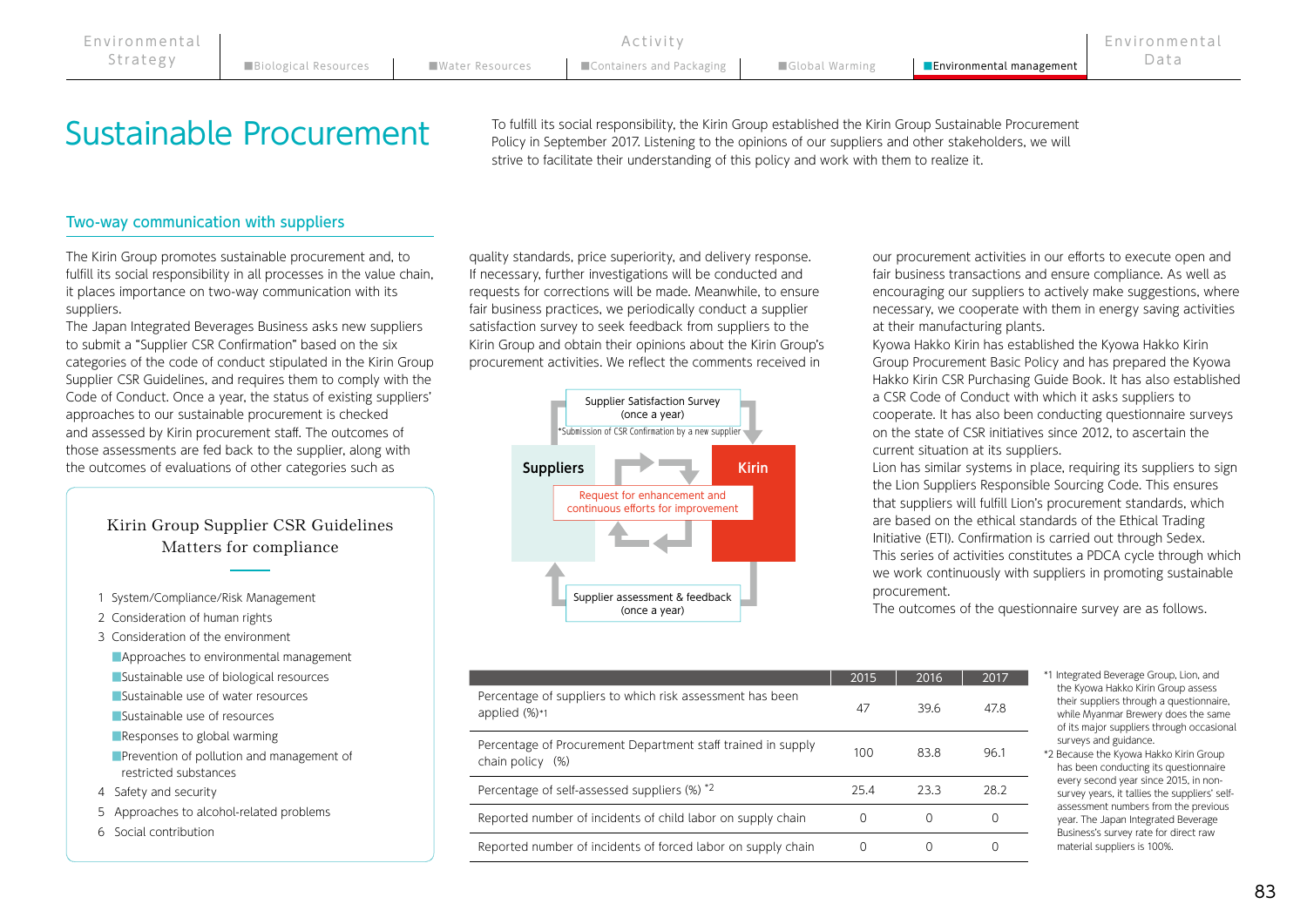### Biological resources

#### Policies on biological resources:

From an early stage, the Kirin Group has been pursuing initiatives concerning biological resources, which have a high possibility of being connected to environmental and human rights issues. After making a Declaration of Support for Biodiversity Conservation in 2010, in 2013, we formulated the Kirin Group's Guidelines on Sustainable Sourcing of Biological Resources and the Action Plan on Sustainable Use of Biological Resources. Black tea leaves, paper and printed materials, and palm oil are specified in the Guidelines and Action Plan as particularly important supplies. After the formulation and announcement of the Kirin Group CSV Commitment in February 2017, we revised the Kirin Group Action Plan on Sustainable Use of Biological Resources and accelerated our initiatives.

### Kirin Group's Declaration of Support for Biodiversity Conservation

Kirin Group relies on the bounty of nature to make products. We utilize the power and wisdom nature has to offer in conducting its business activities. Because of that, we recognize the importance of conserving biodiversity as business challenges. Kirin Group actively pursues a broad range of activities to protect biodiversity in order to continue offering new joys of "food and well-being" into the future.

#### 1. Kirin Group promotes sustainable use of resources while ensuring conservation of biodiversity

The Kirin Group is committed to sustainable use of resources while taking biodiversity into consideration in all of its business activities so that all people around the world may continue to enjoy the bounty of nature.

#### 2. Kirin Group makes effective use of its technologies

As a company that offers new joys of "food and well-being," the Kirin Group makes effective use of its technologies when conducting business activities to contribute to the sustainable use of resources and protection of biodiversity.

#### 3. Kirin Group works in cooperation with stakeholders

Kirin Group adds a biodiversity perspective to the environmental protection activities which have continuously been engaged in and works in cooperation with customers and local partners to continue conserving biodiversity.

#### 4. Kirin Group properly complies with treaties and laws

Kirin Group complies with treaties, laws and regulations concerning biodiversity and strives to help people enjoy the blessings of biodiversity worldwide.

Kirin Group's Guidelines on Sustainable Sourcing of Biological Resources

#### Purpose

The purpose of the Guidelines is to present the fundamental principles of the Group so that it can continue to ensure the "sustainable sourcing of biological resources" based on the Kirin Group's Declaration of Support for Biodiversity Conservation.

#### Applicable scope

The Guidelines apply to biological resources procured by the Kirin Group's operating companies in Japan for which the Group has specified that there is risk of illegal deforestation, environmental destruction and such like based on risk assessment performed.

#### Guidelines on Sustainable Sourcing of Biological Resources

Kirin Group procures applicable biological resources based on the following principles.

#### 1. Resources that the Group has confirmed;

not to derive from a plantation developed illegally, to have been produced through appropriate procedures in compliance with the laws and regulations of the areas where the raw material is produced.

- 2. Resources deriving from plantations, forests, etc. that have been certified by credible third parties.
- 3. Resources that have not been produced by entities which are considered to be involved in environmental destructions.\*1

\*1 Reference is currently made to the FSC's Policy for the Association of Organization with FSC.

### Kirin Group's Guidelines on Access to Genetic Resources

In order to enjoy the blessings of biodiversity worldwide, it is important to ensure proper management of genetic resources in accordance with the relevant laws and regulations agreed upon by the international community. Given the Nagoya Protocol adopted at COP 10, the Kirin Group established its Group Guidelines on the access to genetic resources and has been operating accordingly.

Kirin Group's Principles of Managing Access to Genetic Resources

- 1. The Group shall respect international agreements concerning biodiversity.
- 2. Access to genetic resources shall be based on prior informed consent of the country providing such resources, and no genetic resources whose backgrounds are unknown shall be carried in or used.
- 3. Use of genetic resources, including fair and equitable sharing of the benefits arising out of their utilization, shall be properly managed in accordance with international treaties.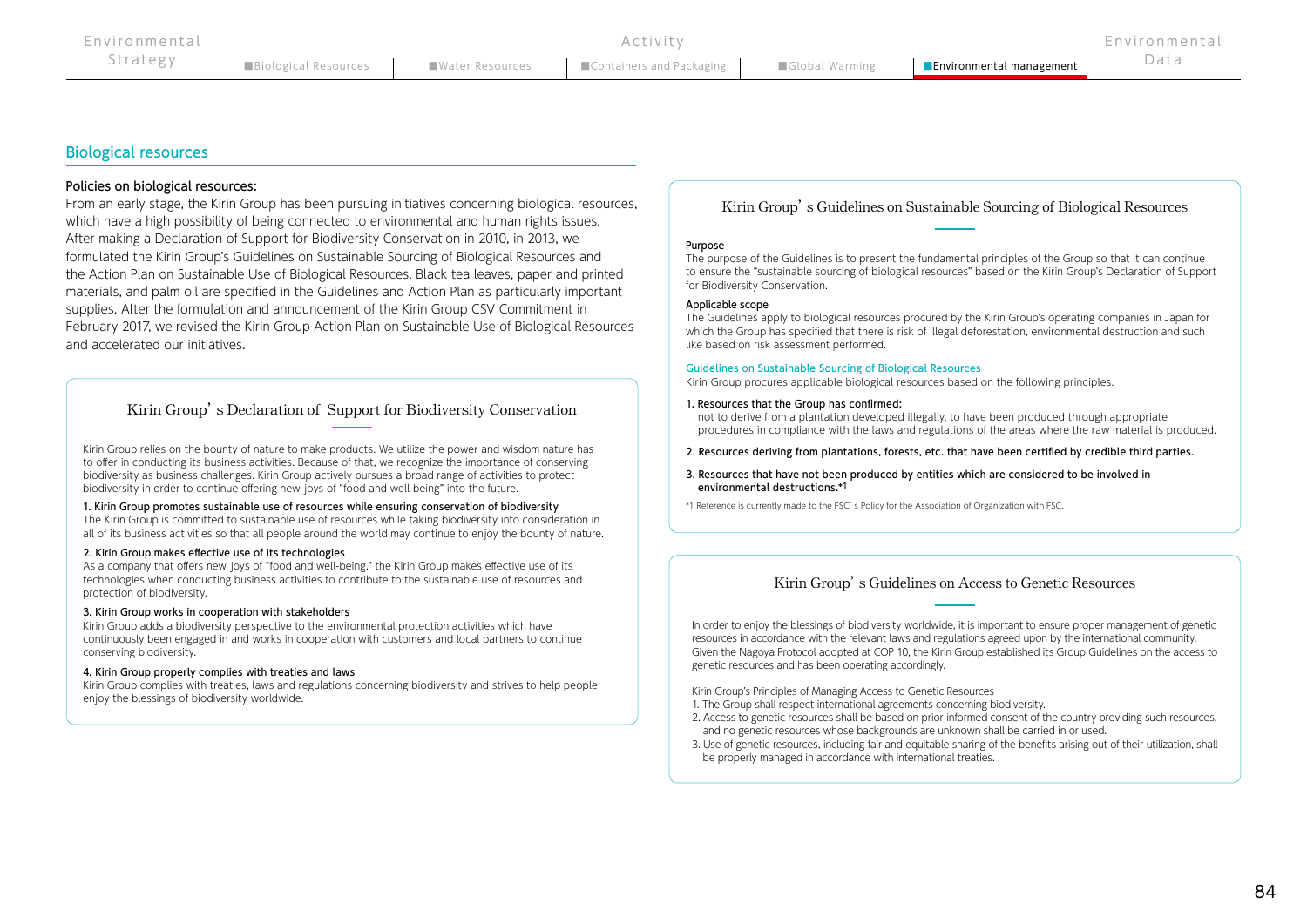#### Kirin Group Action Plan for the Sustainable Use of Biological Resources

#### 1.Black Tea

Kirin Company, Limited conducts the following three-step survey and, through annual reviews, is raising the level of sustainability.

Step.1 Specify the tea growers from which to procure black tea leaves.

Step.2 Evaluate the sustainability\*1 of the specified growers.

Step.3 Aim to use black tea leaves from those growers with a high level of sustainability.

#### 2.Paper and Printed Materials

Kirin Company, Limited, Kirin Brewery Company, Limited, Kirin Beverage Company, Limited and Mercian Corporation will:

#### Office paper\*2

aim to use only FSC®-certified paper or recycled paper by the end of 2020.

#### Containers and packaging\*3 \*4

1)6-can packs: aim to use only FSC-certified paper by the end of 2017.

2) Gift boxes: aim to use only FSC-certified paper by the end of 2020.

3)Drink boxes: aim to use only FSC-certified paper by the end of 2020.

4)Cardboard cartons for products: aim to use only FSC-certified paper by the end of 2020.

#### Other

Priority will be given to the use of paper that is FSC-certified, paper made with wood from FSC-managed forests, paper made from recycled paper, and paper that has been confirmed through supplier surveys as not resulting in the destruction of high conservation value forests\*5.

#### 3.Palm Oil\*6

Operating companies in Japan will use the Book and Claim model in their handling of palm oil used as a primary or secondary ingredient. Book and Claim is a model for the trading of certificates approved by the Roundtable on Sustainable Palm Oil (RSPO).

When the identification of palm oil producers and the direct purchase of sufficient quantities of RSPOcertified palm oil becomes possible, a new, upgraded action plan will be formulated.

#### Notes

\*1 Sustainability of tea in Step 2 will be evaluated according to the status of Rainforest Alliance certification.

\*2 "Office paper"refers to copy paper, envelopes (excluding non-standard sizes and some industrial-use envelopes), business cards, and printed materials such as company pamphlets.

- \*3 Includes Kirin-Tropicana Inc.
- \*4 Excludes limited-edition products, small-lot product varieties, special shapes, imported products, etc.
- \*5 HCVF (High Conservation Value Forest), as defined by FSC®.
- \*6 Palm oil refers to the oil derived from the fruit of the oil palms, and includes palm kernel oil obtained from their seeds.

Established on February 2013 Revised on February 2017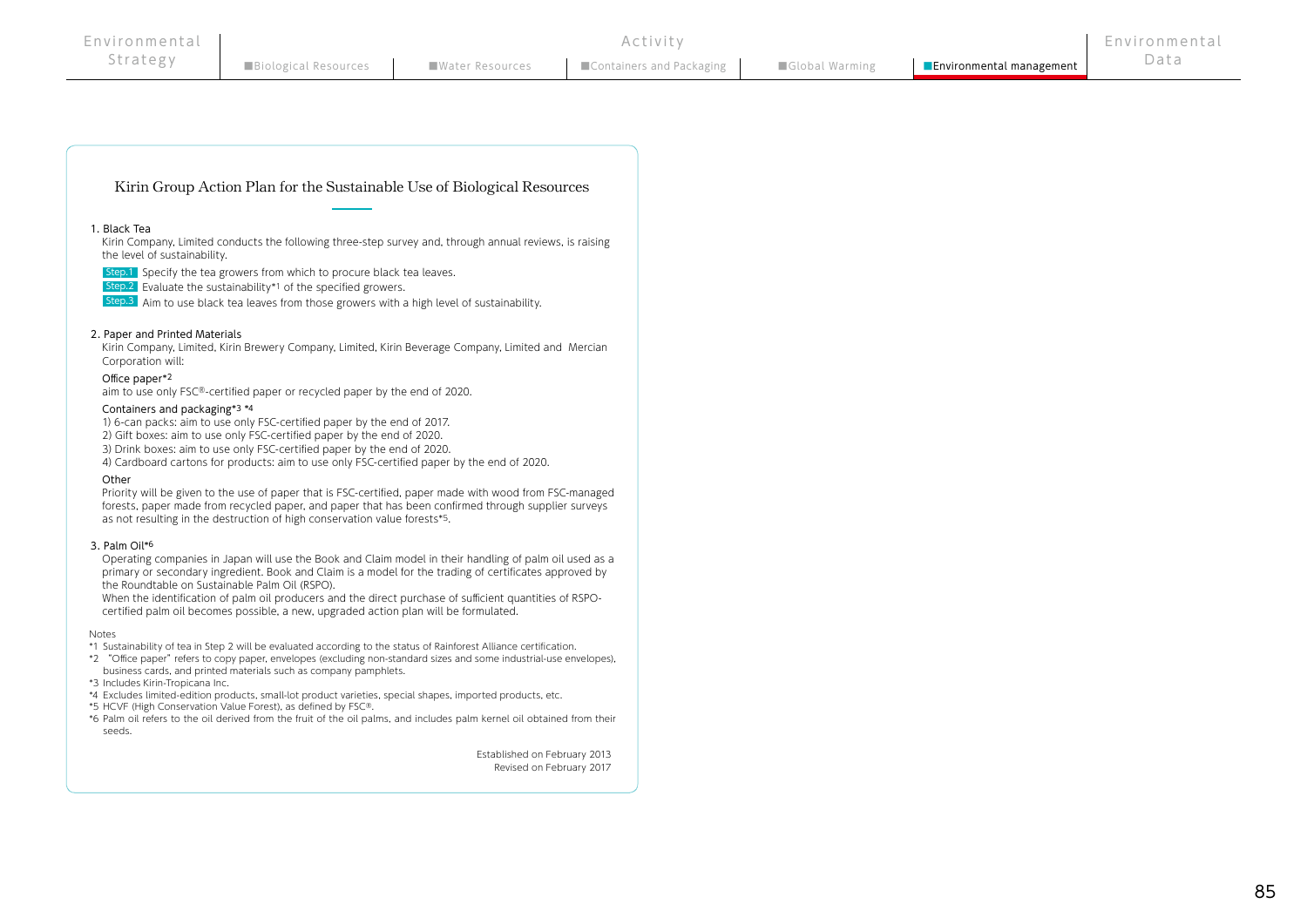# Consideration of the Environment in Product Development

# Environmentally Conscious Designs for Containers and Packaging

In order to further step up conservation of resources and promote activities toward reducing environmental impact, the Kirin Group operates on its "Guidelines on Environmentally Conscious Design for Containers and Packaging." Established originally by Kirin Brewery in 1998, the Guidelines have been widely applied to the entire Japan Integrated Beverages Business since 2014. With the cooperation of our business partners, we continue to make efforts in developing containers and packaging that have minimal impact on the natural environment.

# LCA Initiatives for Containers

The Kirin Group performs LCA (Life Cycle Assessment)\* on major containers for alcoholic beverages and non-alcoholic beverages whenever necessary. For example, in the case of a glass bottle, we make an assessment by performing calculations in consideration of raw materials used for all parts of the bottle, including the glass, paper for labels, and crown cap, energy used to produce raw materials, and energy associated with recycling after use. We also take into account the product characteristics, unit of purchase by customer at each purchase, major sales store format, projection on collection of empty containers and other relevant factors on a comprehensive basis to select containers.

# Responsible Care

Kyowa Hakko Kirin has participated in Responsible Care. In all process with each company handling chemicals, throughout development, manufacture, distribution, use, and final consumption, global chemical industry work together to improve "environment, safety and health" voluntarily, and is carrying out activity which releases results of activities and performs dialog and communication with society. This activity is called the Responsible Care.

Guidelines on Environmentally Conscious Design for Containers and Packaging

#### 1. Purpose

The Kirin Group aims to pass down the bounty of natural environment of our Earth in sustainable form to the future generations and continue providing value to customers and society on the whole. To this end, we comply with the relevant laws and regulations and with the Guidelines on Environmentally Conscious Design for Containers and Packaging in pursuing product development in consideration of the environment and promoting reduction and recycling of wastes in its business activities. By so doing, the Kirin Group aims to realize a society that is based on 100% recycling so as to balance the environmental impact produced by the Kirin Group's value chain with the Earth's ability to supply resources.

#### 2. Basic Concept for Development, Design and Adoption of Containers and Packaging

- (1) In development and design, maintain quality, safety and hygiene of product contents, safety of containers and packaging, and appropriate presentation of product information as prerequisites, and take into account environmental applicability, user-friendliness, transport efficiency and economic performance.
- (2) In adoption, select containers and packaging that meet customers' purchasing and drinking styles, form of selling, and characteristics of product contents.

#### 3. Concept of Caring for the Environment in Development, Design and Adoption of Containers and Packaging

- (1) Strive to reduce the environmental impact associated with containers and packaging throughout the lifecycle, i.e., from procurement to recycling, and keep the impact on the natural environment to a minimum.
- (2) In order to make effective use of resources and contribute to the realization of society that is based on recycling, use materials that are easy to recycle or dispose of and that have minimal environmental impact.
- (3) In order to contribute to realizing a low-carbon society, select materials that require low energy use and that generate minimal greenhouse gas emissions during processes of manufacturing containers and packaging and of transporting products.
- (4) Select materials in consideration of preventing environmental pollution at the stage of disposal.

(5) Promote the 3R (reduce, reuse, recycle) activities in accordance with the following.

#### 4. Guidelines for Promoting the 3Rs (Reduce, Reuse, Recycle)

#### (1) Reduce

- 1. Make efforts to reduce weight of containers and packaging, sales promotion tools, etc. and to reduce the amount of materials used.
- 2. Make efforts to design containers and packaging so that the volume can be reduced as much as possible by folding or crushing them when they are recycled or disposed of.
- 3. Shift to simple packaging, try to eliminate individual pieces of wrapping and outer packaging, and make efforts to keep packaging reasonable.

#### (2) Reuse

- 1. Make efforts to design containers and packaging so that the number of reuses and refills can be repeated as much as possible.
- 2. Make efforts to keep the environmental impact associated with reuse and refilling as small as possible.

#### (3) Recycle

- 1. Use single material as much as possible, and when using two or more types of materials, make efforts so as to enable their easy separation.
- 2. Make efforts to use recycled materials and those with high recycling rates.
- 3. Make efforts to adopt specifications and designs that facilitate separated discharge, sorted collection, and material sorting.

Revised on November 18, 2014